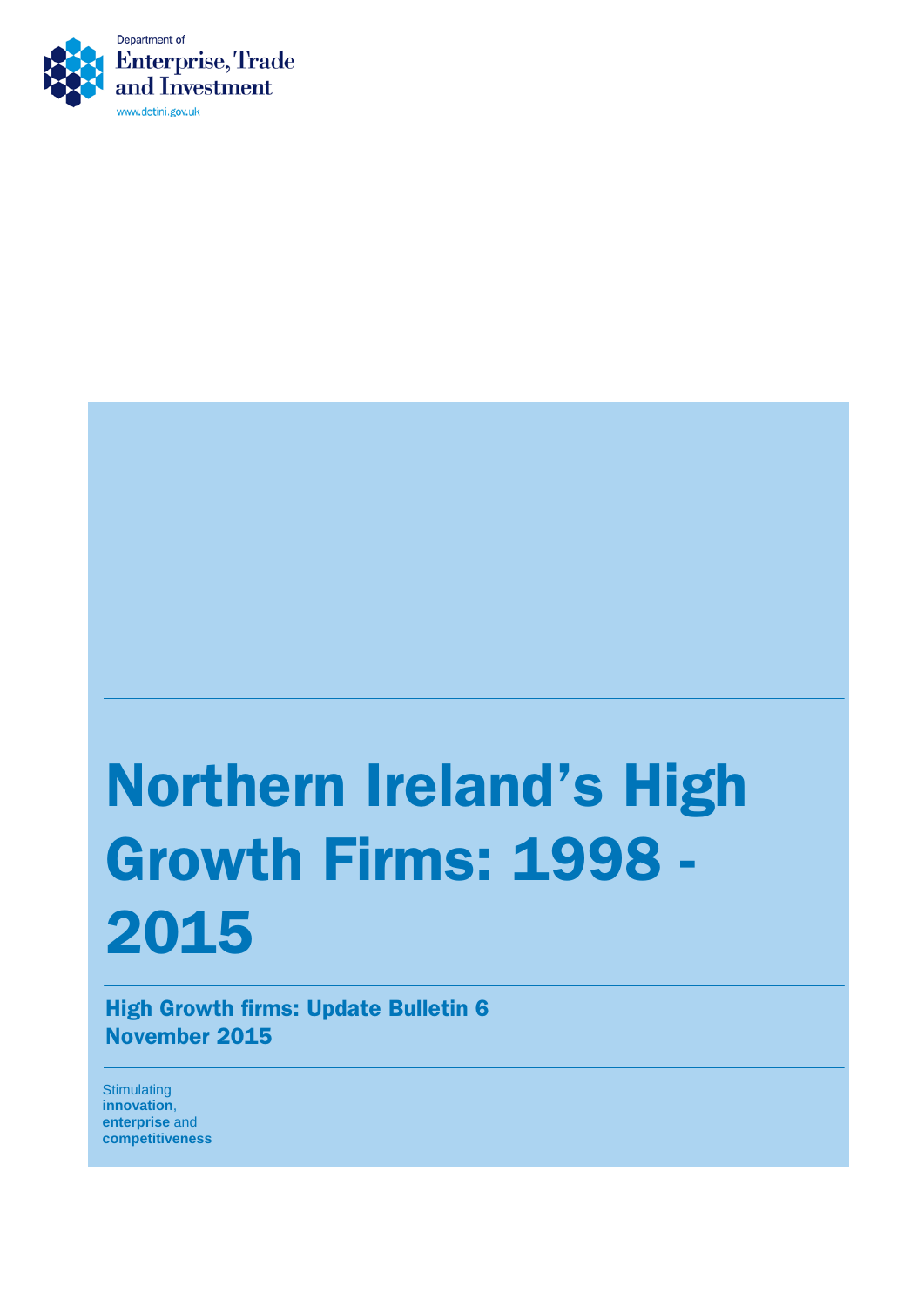## **SUMMARY**

Research previously published by DETI applied the Organisation for Economic Cooperation and Development (OECD) measure of High Growth, defined as any business experiencing an annualised 20% growth in either employment or turnover over a 3-year period compared to a baseline year, to businesses in the Northern Ireland economy between [1](#page-1-0)998 and 2013<sup>1</sup>.

In brief, that research established that High Growth businesses in NI over the period were relatively evenly spread throughout the economy and represented a very important, though over time, a declining contributor of employment and turnover to the NI economy.

The previous research covered the period 1998-01 to 2010-13. The current bulletin updates the existing data to include 2015 extending the entire period covered from 1998-01 to 2012-2015.

## **KEY POINTS:**

l

- The total number of in scope businesses employing 10 or more people in the baseline year for each period fell from a peak of 7,635 in 2009-12 to 6,840 in 2011-14 and has remained around this level (6,925) in the most recent 2012-15 period. Similarly, the number of in scope businesses with less than 10 in employment in base year remained almost unchanged, at 47,335 and 47,360 in the most recent 2011-14 and 2012-15 periods.
- The latest data for 2012-15 indicates emerging signs of a somewhat strengthening employment contribution by both High Growth and non-High Growth businesses. The latest data also reveals that for the first time since 1998 there have been three consecutive periods experiencing a continued increase in net employment growth from 2009-12 to 2012-15.
- The number of High Growth businesses in the latest period 2012-145 (880) was just over half that (55.7%) of the peak number of High Growth Businesses seen in 2004-07 (1,580).
- The High Growth rate for businesses employing 10 or more was 22.8% at its peak in 2004-07 and 12.7% in 2012-15.
- High Growth rates for micro businesses employing less than 10 peaked at 32.3% in 2004-07 and was 22.5% in the most recent 2012-15 period.
- The current prices turnover contribution of non-High Growth businesses has risen strongly over time from £38.0bn in 2007 to £53.6bn in 2015. In 2015, the share of all in scope turnover accounted for by non-High Growth businesses was 73.3% compared to a 54.0% share in 2007. On that basis, the overall increase in business turnover over time has been increasingly from those businesses not experiencing High Growth.
- The gradual increase in importance over time of the contribution of non-High Growth businesses to employment growth is reflected by the contribution of non-High Growth businesses to net employment growth increasing from 26.3% (or an additional 27.0k in employment) in 2004-07 to 38.0% (an additional 29.3k in employment) in 2012-15.

<span id="page-1-0"></span> $1$  For further information including methodology, see "Measuring Northern Ireland's High Growth Firms: 1998-2013" (June 2014)[: https://www.detini.gov.uk/publications/measuring-northern-ireland%E2%80%99s-high-growth-firms-1998-2013](https://www.detini.gov.uk/publications/measuring-northern-ireland%E2%80%99s-high-growth-firms-1998-2013)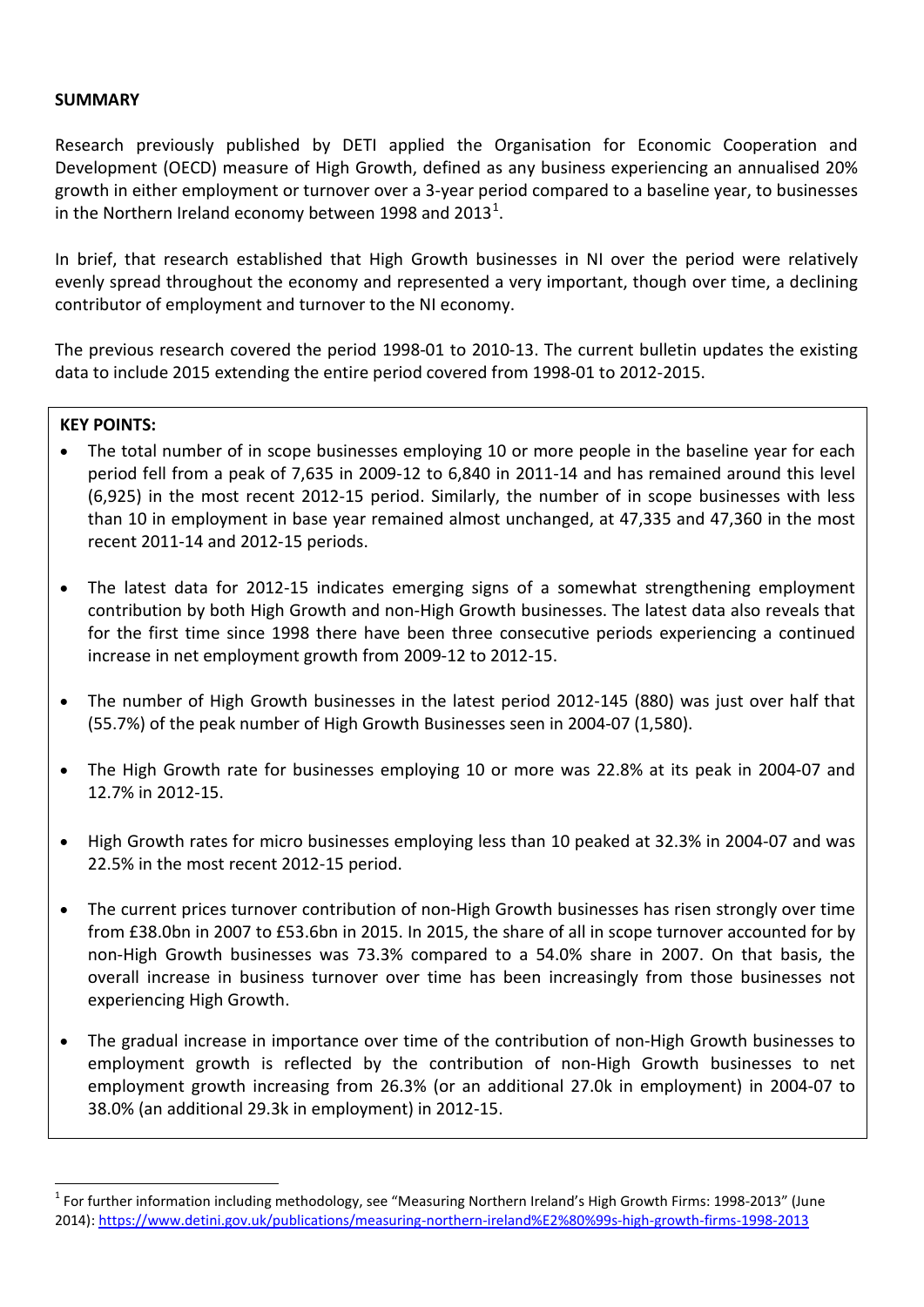# **BACKGROUND**

Initial research published in June 2014 on Northern Ireland's High Growth Businesses between 1998 and 2013 applied the Organisation for Economic Cooperation and Development (OECD) measure of High Growth representing any business employing 10 or more which experienced an annualised 20% growth in either employment or turnover over a 3-year period compared to a baseline year.

Utilising the Inter Departmental Business Register (IDBR) a database was constructed covering the years 1998 to 2013 from which it was possible to identify the number of High Growth businesses employing 10 or more. This analysis was also extended to businesses employing less than 10. Twelve distinct observation time periods were constructed ranging from 1998-01 to 2010-13 (excluding 1999-02 as data was unavailable for 1999). The initial report was updated in November 2014 to include growth figures on businesses between 2011 and 2014. This bulletin is the second update in the series and uses 2015 data to provide growth figures on businesses for the most recent cohort period of 2012 to 2015.

# **ANALYTICS**

Over the 17 year period between 1998 and 2015 the total number of businesses within the IDBR, excluding government departmental bodies and agencies, broadly rose from 61,725 in 1998, peaking at 72,450 in 2008, before falling back again to 67,730 in 2012. (Table 1, Appendix A).



Within each time period, and to create a consistent cohort of businesses within which to identify High Growth, it was necessary to identify only those businesses for which data existed in the base year and the following 3 years. These businesses are referred to here as 'in scope' (Figure 1). The number of in scope businesses, which effectively represents the base population for this study, has broadly risen over time from 49,620 in 1998, to 54,285 in 2012.

The formal OECD definition of a High Growth Firm includes only those businesses with 10 or more people in employment. The number of in scope businesses in each period with 10 or more staff fell from a peak of 7,635 in 2009 to 6,925 in 2012. Reflecting the reliance of the NI economy on small businesses there are many more micro businesses employing less than 10 people. The number of in scope businesses with less than 10 in employment rose from 43,845 in 1998 to 47,360 in 2012 with a peak of 49,800 businesses in 2007.

Using the OECD definition, High Growth businesses were identified amongst those businesses employing 10 or more and who experienced 20% annualised growth over a 3-year period in employment or turnover compared to a baseline year (Figure 2).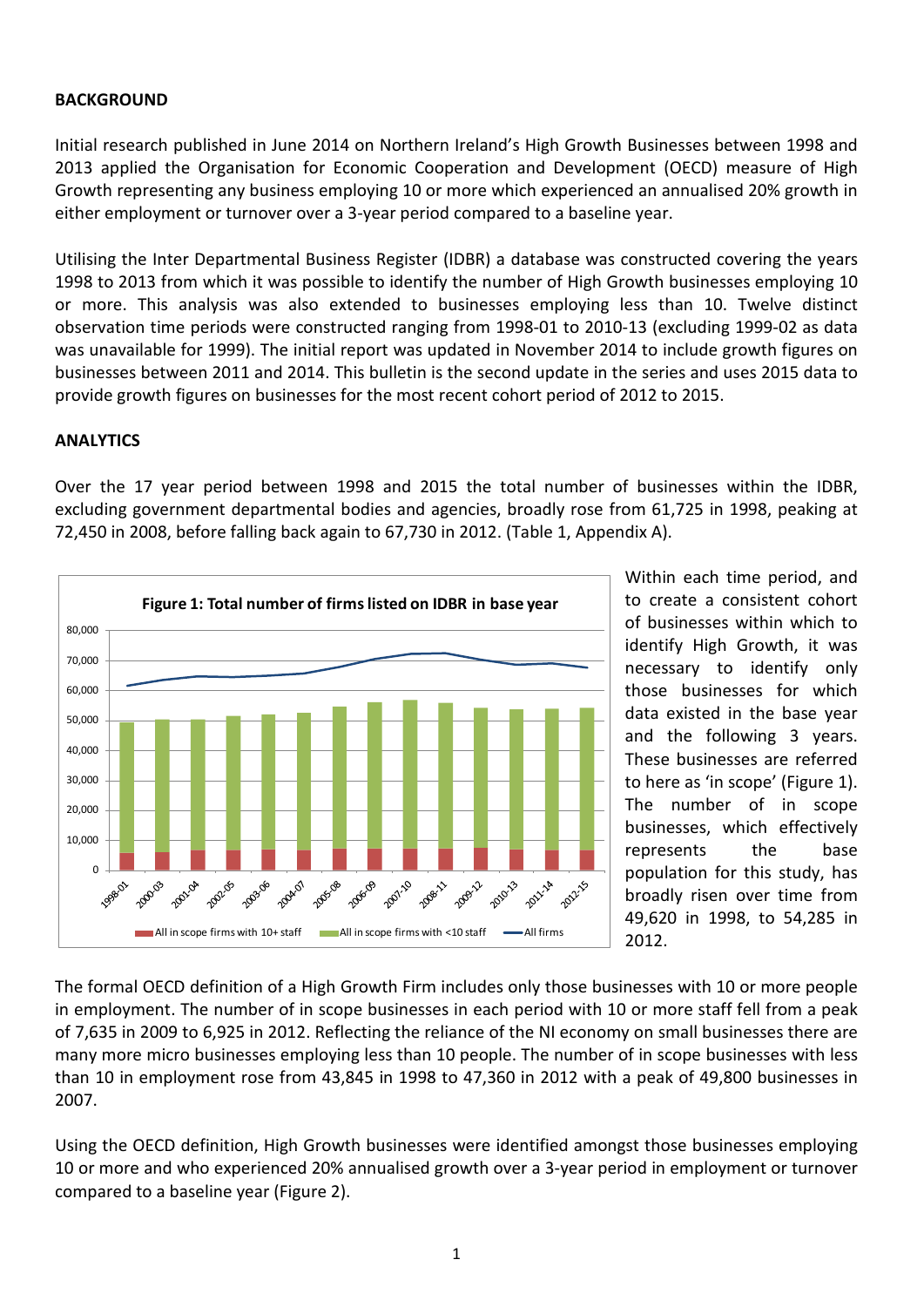During the peak period of 2004-07, there were 1,580 High Growth businesses, which have subsequently fallen over time to 720 High Growth businesses in 2010-13 rising slightly to 880 High Growth businesses in the most recent 2012-15 period.



The number of High Growth businesses in 2012-15 is just over half the peak number of High Growth businesses seen in 2004-07. Over time, the incidence of High Growth businesses within each period broadly reflected the economic cycle over the entire period.

Whilst the OECD definition of High Growth refers to growth in business employment or business turnover, in practice this overall measure of High Growth comprises three distinct groups of High Growth

businesses: businesses experiencing High Growth in turnover only; businesses experiencing High Growth in employment only; and businesses experiencing High Growth in turnover and employment. For each period, High Growth in turnover only accounted consistently for the majority of High Growth businesses in each period compared to the contribution of High Growth in employment and the relatively small number of business who managed High Growth in both turnover and employment. For example, High Growth in turnover growth only accounted for 55% of all High Growth businesses in 1998-01, 83% in 2003-06, and 66% in 2012-15 (Table 2, Appendix A).



Dividing the number of High Growth businesses in each period by the number of in scope businesses employing 10 or more people provides the High Growth rate for that period (Tables 1, 2 and 6, Appendix A).

The trend over time in High Growth rates mirrored closely the trend seen for the number of High Growth businesses. The High Growth rate was 20.7% in the 1998-01 period, peaking at 22.8% in 2004-07, with

subsequent falls over time to 10.0% in 2009-12 but rising again to 12.7% in 2012-15 (Figure 3).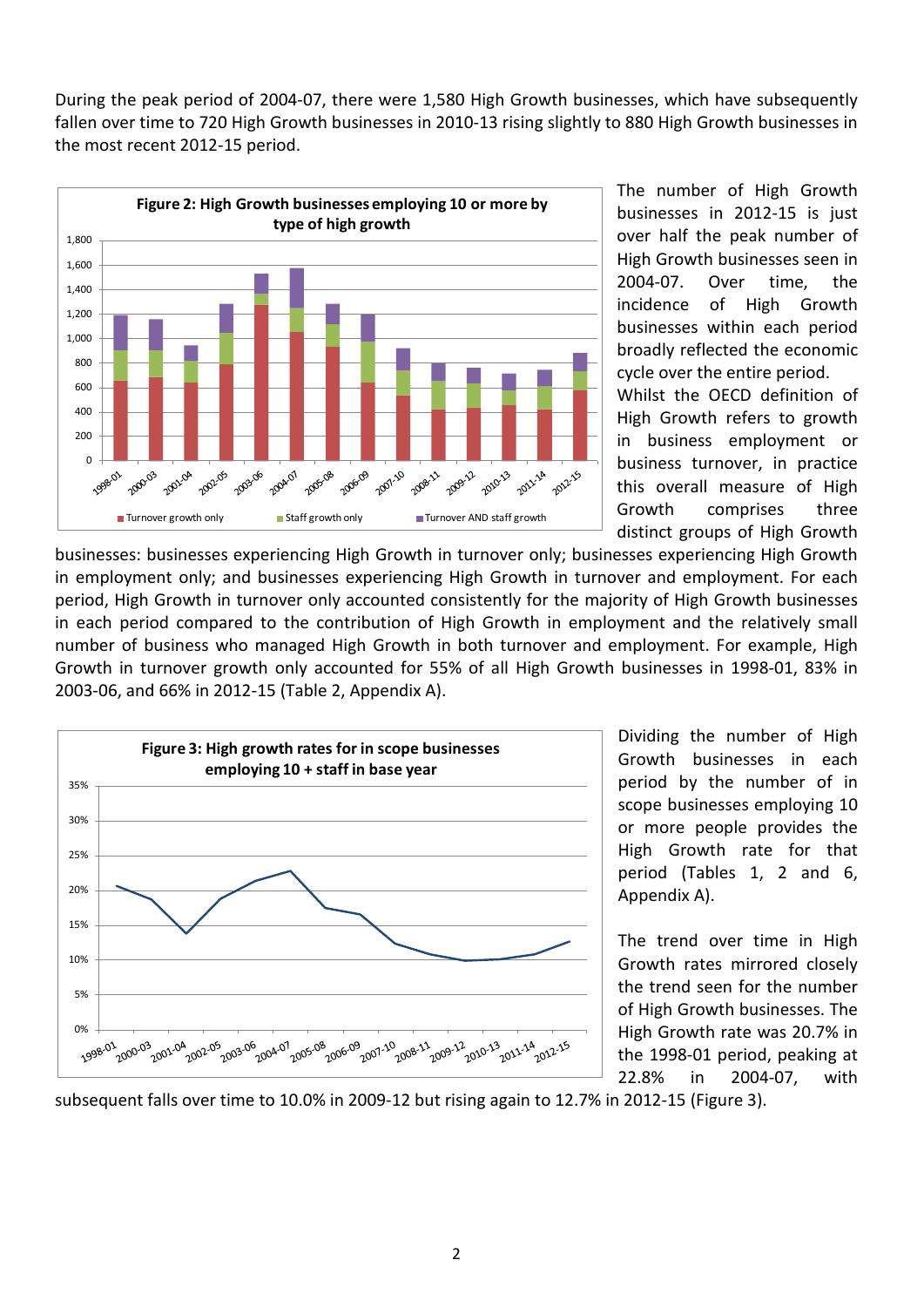The close relationship between business High Growth rates and the economic cycle over the period is further underlined by the finding that the peak High Growth rate of 22.8% in the 2004-07 period was slightly over ten percentage points higher than the High Growth rate seen for 2012-15 (10.9%).

The formal OECD definition of High Growth excludes micro businesses which employ less than 10 in the baseline year. Nevertheless, High Growth can also be a feature of these businesses which predominate in the NI economy.



To explore the extent of High Growth within micro businesses employing less than 10, the OECD High Growth definition was applied to these businesses over the same period and on the same basis as that for the larger businesses employing 10 or more (Figure 4 and Table 3, Appendix A).

The number of businesses with less than 10 in employment who were found to have experienced High Growth

ranged from 10,910 in the 1998-01 period, peaking at 14,780 in 2004-07, falling to 9,170 in 2009-12, rising to 11,630 in 2011-14 but falling again in the most recent 2012-15 period to 10,570 firms.

As with High Growth amongst businesses employing 10 or more, High Growth amongst micro businesses employing less than 10 and over time was accounted for in large part by High Growth in turnover only. For example, for micro businesses employing less than 10, High Growth in turnover only accounted for 43% of all High Growth amongst micro businesses in 1998-11, 65% in 2003-06, and 56% in 2012-15 (Table 3, Appendix A).

Despite this overall similarity, turnover as a proportion of High Growth amongst micro businesses was less pronounced compared to businesses employing 10 or more. High Growth in employment accounted for a larger share of all High Growth amongst micro businesses employing less than 10 compared to the share of High Growth accounted for by employment amongst businesses employing 10 or more.

High Growth rates for micro businesses, calculated on the same basis as that for businesses employing 10 or more, were 24.9% in the 1998-01 period compared to a high of 32.3% in 2004-07 and a low of 19.7% in 2009-12 (Table 6, Appendix A). However, more recently, the trend among High Growth micro businesses has reflected a steady rise in their High Growth rate from 19.7% in 2009-12 to 22.5% in 2012-15 (Figure 4). In comparing the High Growth rates of larger businesses to the rates for micro businesses, it is apparent that micro businesses employing less than 10 people as a group and over time, experienced higher and more sustained levels of High Growth rates, although they have experienced a slight fall in the most recent period, while larger firms employing 10 or more experienced a slight rise.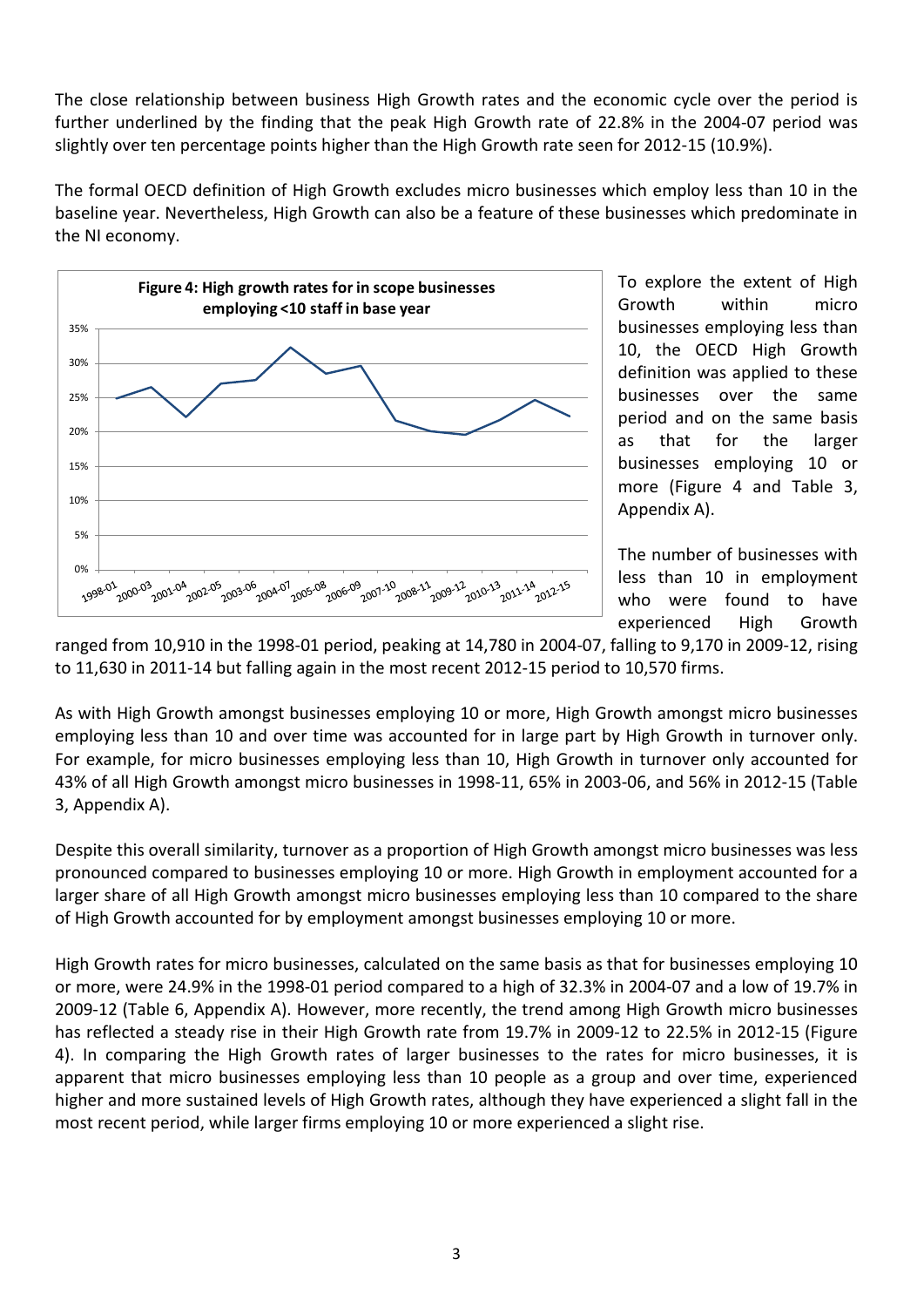Figure 5 illustrates the composition of turnover for all in scope businesses detailing the contributions of: all High Growth businesses employing 10 or more; High Growth micro businesses employing less than 10; and non-High Growth businesses.

The contribution of High Growth businesses employing 10 or more to total turnover peaked at £19.7bn in 2009 and fell to a low of £8.8bn in 2013 before rising to £14.3bn in 2015. The contribution of non-High Growth businesses to total turnover rose over the most recent periods from £50.4bn in 2012 to £53.6bn in 2015 (Table 18, Appendix A).



On that basis, the increase in the value of total turnover seen over the entire period 2001 – 2015, has been provided largely by those businesses which have not experienced High Growth. In 2015, the share of total turnover accounted for by non-High Growth businesses was 73.3%.



Businesses within the economy experience both growth and contraction in the value of their turnover over time. The net change represents the difference between growth and contraction in turnover. With the exception of 2009-12 and 2010-13, the net effects for turnover were positive. Comparing the components of net turnover change

between base year and year 3 (Figure 6) reveals that High Growth firms, especially those employing 10 or more, contribute disproportionately to positive net turnover change. Figure 6 also reflects the impact of the economic recession over time with net turnover change falling rapidly after the 2006-09 period, dipping to £-5.7bn overall net turnover contraction in the 2009-12 period. Although overall net turnover remained negative in the 2010-13 period (£-0.6bn), the most recent 2012-15 period shows overall net turnover growth of £10.3bn (Table 19, Appendix A).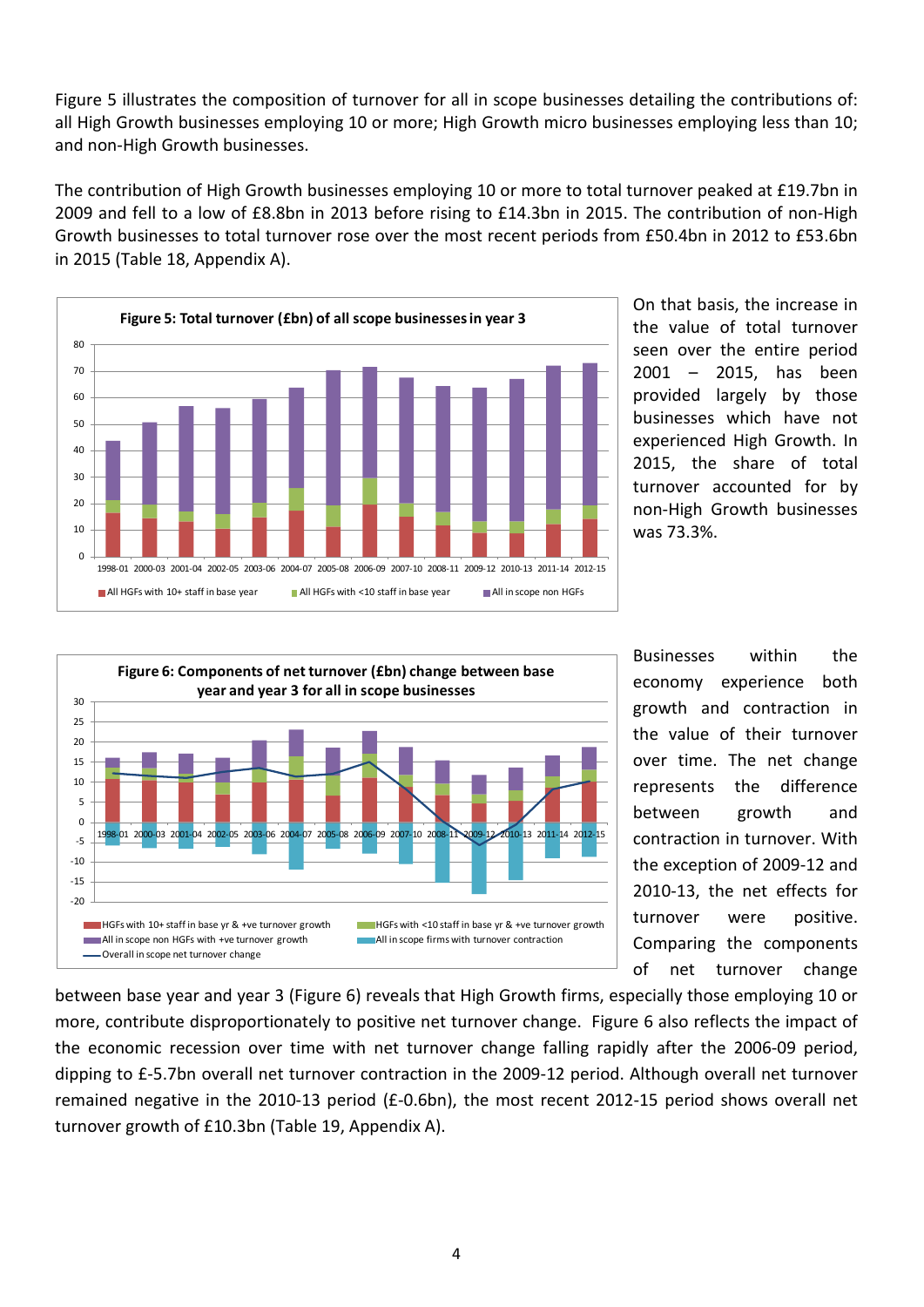

Figure 7 shows that over time and for year 3 in each period, most people employed by in scope firms were employed within non-High Growth businesses which employed some 77.5% in 2015 (Table 21, Appendix A). While there has been a corresponding fall over time in the proportion of people employed within High Growth firms, the fall has been greatest amongst High Growth firms employing 10 or more staff in base year.



Within each time period, the net employment change between the baseline year and year 3 of each period will reflect the effects of both employment growth and employment contraction. Figure 8 unpacks the various components of employment change within each time period (Table 22, Appendix A). For example, in the 2004- 07 period, employment within in scope businesses contracted by 65.0k. This contraction was offset by

total employment growth of 102.5k. The net effect of employment contraction and growth in this period was positive growth in overall employment for 2004-07 of 37.7k. For each of the time periods, the overall effect of employment contraction and growth resulted in net positive employment change except in the case of the 2009-12 period, which saw net employment contraction of 13.0k.

Although the High Growth business contribution to employment growth has gradually decreased over time while the employment contribution from non-High Growth businesses has increased, the latest data for 2012-15 indicates emerging signs of a strengthening employment contribution by High Growth businesses. The latest data for 2012-15 also reveals that for the first time since 1998 there have been three consecutive periods experiencing continued increase in net employment growth between 2009-12 and 2012-15.

In the round, and given the historic context, the more recent data in this report for the contribution of High Growth businesses to employment and turnover, together with the contribution of non-High Growth Businesses appears to support other sources which indicate some improvement in the local economy.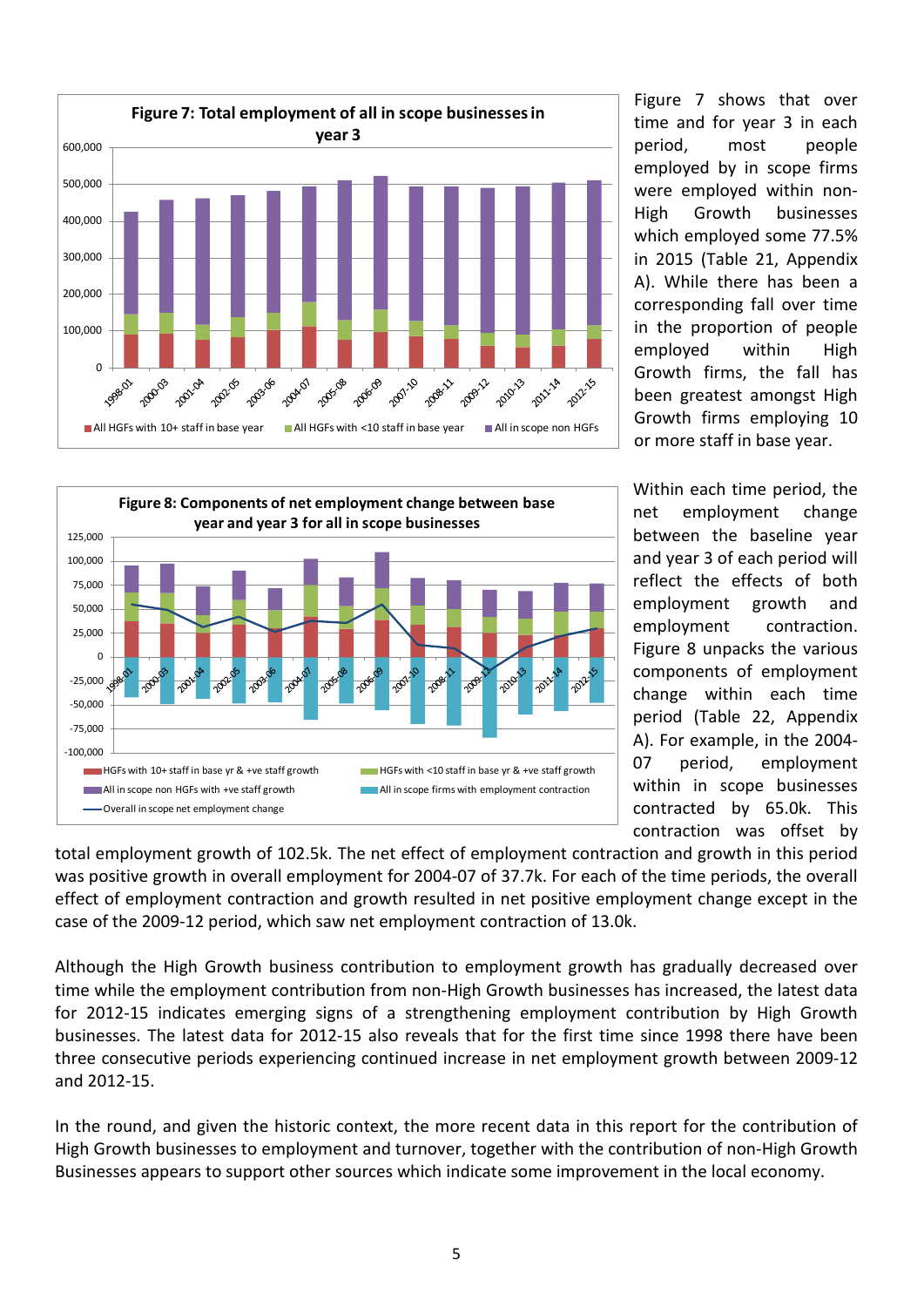# **APPENDIX A Tables of Results**

*Notes:* 

- *1. Totals may not sum due to the number of firms being rounded to the nearest five, while turnover has been rounded to the nearest £0.1 billion and employment to the nearest hundred staff.*
- *2. The terms High Growth Firms (HGFs) and High Growth businesses are used interchangeably throughout.*

| Table 1: Northern Ireland business population and in scope businesses by employment size in base year |  |  |  |  |  |  |  |
|-------------------------------------------------------------------------------------------------------|--|--|--|--|--|--|--|
|-------------------------------------------------------------------------------------------------------|--|--|--|--|--|--|--|

|                                                   | 1998-  | 2000-  | $2001 -$ | 2002-  | 2003-  | 2004-  | 2005-  | 2006-  | 2007-  | 2008-  | 2009-  | 2010-  | $2011 -$ | 2012-  | 2013-  | 2014-  | 2015-  |
|---------------------------------------------------|--------|--------|----------|--------|--------|--------|--------|--------|--------|--------|--------|--------|----------|--------|--------|--------|--------|
|                                                   | 01     | 03     | 04       | 05     | 06     | 07     | 08     | 09     | 10     | 11     | 12     | 13     | 14       | 15     | 16     | 17     | 18     |
| All businesses in base year<br>of IDBR            | 61,725 | 63,585 | 64,815   | 64,530 | 64,950 | 65,750 | 68,020 | 70,655 | 72,385 | 72,450 | 70,495 | 68,745 | 69,210   | 67,730 | 67,635 | 67,840 | 69,400 |
| All businesses (<10 staff in<br>base year)        | 54,570 | 56,240 | 56,590   | 56,570 | 56,540 | 57,530 | 59,235 | 61,950 | 63,510 | 63,595 | 61,275 | 60,550 | 61,215   | 59,935 | 59,930 | 59,965 | 61,540 |
| All businesses (10+ staff in<br>base year)        | 6,915  | 7,180  | 7,805    | 7,725  | 8,140  | 8,020  | 8,385  | 8,300  | 8,590  | 8,560  | 8,930  | 7,985  | 7,760    | 7,795  | 7,700  | 7,875  | 7,860  |
| All in scope businesses                           | 49,620 | 50,380 | 50,800   | 51,695 | 52,275 | 52,850 | 55,035 | 56,490 | 57,235 | 56,335 | 54,520 | 53,885 | 54,175   | 54,285 | $\sim$ |        |        |
| All in scope businesses<br>employing 10 or more   | 5,775  | 6,185  | 6,855    | 6,790  | 7,140  | 6,920  | 7,310  | 7,220  | 7.440  | 7,320  | 7,635  | 7,055  | 6,840    | 6,925  | $\sim$ |        |        |
| All in scope businesses<br>employing less than 10 | 43,845 | 44,195 | 43,945   | 44,905 | 45,135 | 45,930 | 47,725 | 49,270 | 49,800 | 49,010 | 46,885 | 46,830 | 47,335   | 47,360 |        |        |        |

## **Table 2: High Growth businesses employing 10 or more in base year by type of high growth**

|                           | 1998-01 | 2000-03 | 2001-04 | 2002-05 | 2003-06 | 2004-07           | 2005-08 | 2006-09 | 2007-10 | 2008-11 | 2009-12 | 2010-13 | 2011-14 | 2012-15 |
|---------------------------|---------|---------|---------|---------|---------|-------------------|---------|---------|---------|---------|---------|---------|---------|---------|
| All HGFs                  | 1,195   | 1,160   | 950     | 1,280   | 1,530   | .580 <sub>1</sub> | 1,285   | 1,200   | 920     | 795     | 760     | 720     | 745     | 880     |
| Turnover growth only      | 660     | 685     | 640     | 795     | .275    | 1,055'            | 935     | 640     | 540     | 425     | 435     | 455     | 425     | 580     |
| Staff growth only         | 245     | 220     | 180     | 255     | 90      | 200               | 185     | 330     | 200     | 225     | 200     | 120     | 185     | 155     |
| Turnover AND staff growth | 290     | 255     | 130     | 235     | 165     | 330 <sub>1</sub>  | 165     | 225     | 180     | 145     | 125     | 140     | 135     | 145     |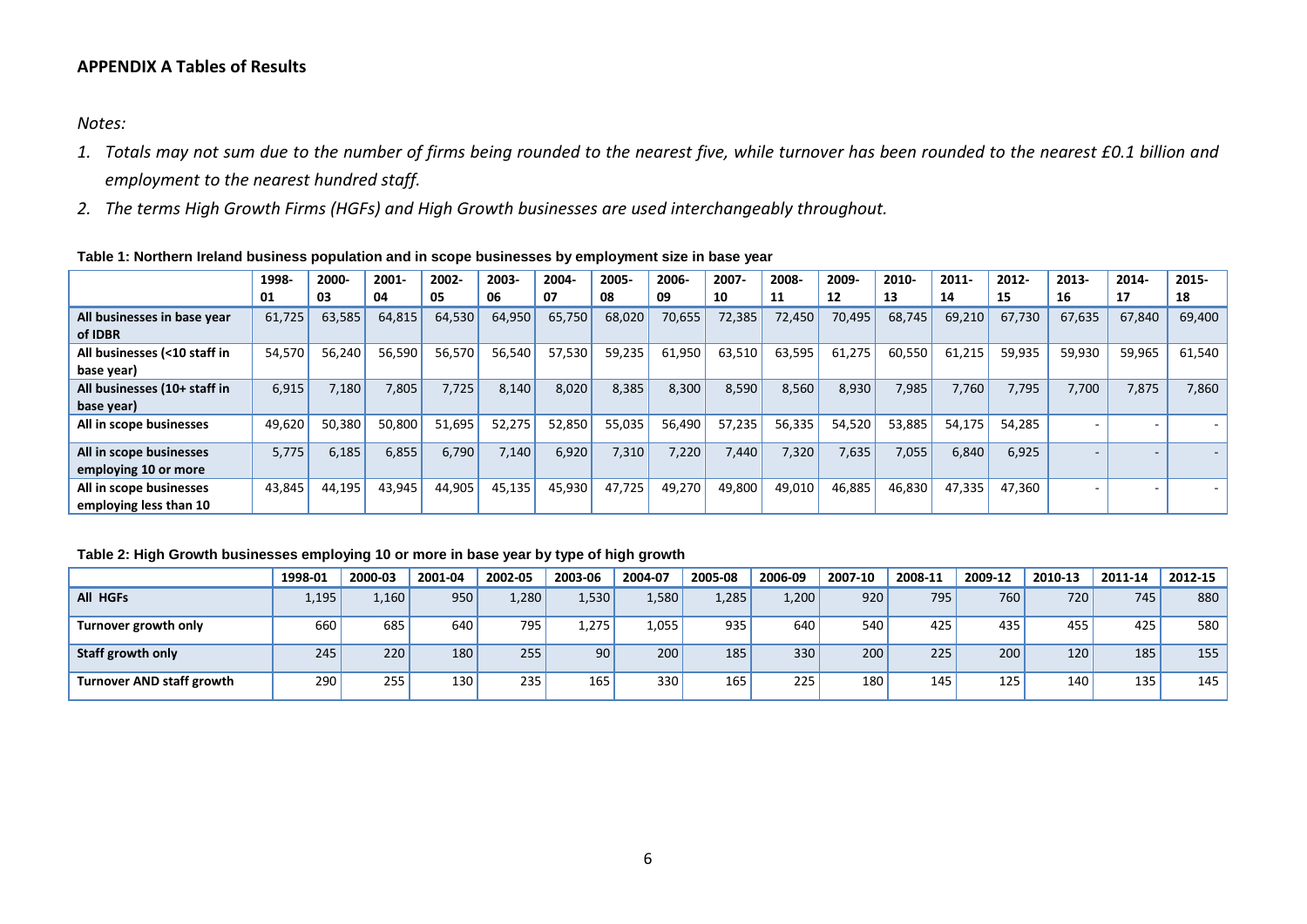|                           | 1998-01 | 2000-03 | 2001-04 | 2002-05 | 2003-06 | 2004-07 | 2005-08 | 2006-09 | 2007-10 | 2008-11 | 2009-12 | 2010-13 | 2011-14 | 2012-15 |
|---------------------------|---------|---------|---------|---------|---------|---------|---------|---------|---------|---------|---------|---------|---------|---------|
| All HGFs                  | 10,910  | 11,730  | 9,680   | 12.120  | 12.415  | 14,780  | 13,535  | 14,500  | 10.775  | 9,850   | 9,170   | 10,150  | 11.630  | 10,570  |
| Turnover growth only      | 4.710   | 4,965   | 4,965   | 6.650   | 8.070   | 7,450   | 7,420   | 6,965   | 5,915   | 5,465   | 5,085   | 5,490   | 5,775   | 5,935   |
| Staff growth only         | 3,385   | 3,515   | 2,845   | 3,085   | 2,050   | 3,400   | 3,715   | 4,615   | 3,150   | 3,130   | 2,740   | 3,145   | 3,890   | 3,135   |
| Turnover AND staff growth | 2,815   | 3,250   | 1,870   | 2,380   | 2,295   | 3,925   | 2,400   | 2,925   | 1,710'  | 1,255   | 1,345   | 1,515'  | 1,970   | 1,505   |

## **Table 3: High Growth businesses employing less than 10 in base year by type of high growth**

#### **Table 4: All in scope businesses by employment size in base year**

|                                  | 1998-01 | 2000-03 | 2001-04 | 2002-05 | 2003-06 | 2004-07 | 2005-08 | 2006-09 | 2007-10 | 2008-11 | 2009-12 | 2010-13 | 2011-14 | 2012-15 |
|----------------------------------|---------|---------|---------|---------|---------|---------|---------|---------|---------|---------|---------|---------|---------|---------|
| Micro firms (<10 staff in base   | 43,845  | 44,195  | 43,945  | 44,905  | 45,135  | 45,930  | 47.725  | 49,270  | 49,800  | 49,010  | 46,885  | 46,830  | 47,335  | 47,360  |
| year)                            |         |         |         |         |         |         |         |         |         |         |         |         |         |         |
| Small firms (10-49 staff in base | 4,895   | 5,205   | 5,775   | 5,695'  | 5,990   | 5,800   | 6,125   | 6,065   | 6,240   | 6.120   | 6,395   | 5,855   | 5,625   | 5,725   |
| year)                            |         |         |         |         |         |         |         |         |         |         |         |         |         |         |
| Medium firms (50-249 staff in    | 750     | 830     | 935     | 945     | 975     | 945     | 1,015   | 990     | 1,040   | 1.045   | 1,055   | 1,005   | 1,020   | 1,000   |
| base year)                       |         |         |         |         |         |         |         |         |         |         |         |         |         |         |
| Large firms (250+ staff in base  | 130     | 155     | 150     | 150     | 170     | 170     | 175     | 165     | 155     | 160     | 185     | 195     | 200     | 205     |
| year)                            |         |         |         |         |         |         |         |         |         |         |         |         |         |         |
| All in scope firms               | 49,620  | 50,380  | 50,800  | 51,695  | 52.275  | 52,850  | 55,035  | 56,490  | 57,235  | 56,335  | 54,520  | 53,885  | 54,175  | 54,285  |
|                                  |         |         |         |         |         |         |         |         |         |         |         |         |         |         |

#### **Table 5: All High Growth businesses by employment size in base year**

|                                  | 1998-01 | 2000-03         | 2001-04 | 2002-05 | 2003-06 | 2004-07 | 2005-08         | 2006-09 | 2007-10 | 2008-11 | 2009-12 | 2010-13 | 2011-14 | 2012-15 |
|----------------------------------|---------|-----------------|---------|---------|---------|---------|-----------------|---------|---------|---------|---------|---------|---------|---------|
| Micro firms (<10 staff in base   | 10,910  | 11,730          | 9,680   | 12,120  | 12.415  | 14,780  | 13,535          | 14,500  | 10,775  | 9,850   | 9,170   | 10,150  | 11,630  | 10,570  |
| year)                            |         |                 |         |         |         |         |                 |         |         |         |         |         |         |         |
| Small firms (10-49 staff in base | 985     | 945             | 770     | 1,085   | 1.270   | 1,300   | 1,055           | 995     | 750     | 635     | 620     | 580     | 600     | 715     |
| year)                            |         |                 |         |         |         |         |                 |         |         |         |         |         |         |         |
| Medium firms (50-249 staff in    | 175     | 185             | 155     | 175     | 220     | 235     | 200             | 175     | 150     | 140     | 115     | 115     | 115     | 130     |
| base year)                       |         |                 |         |         |         |         |                 |         |         |         |         |         |         |         |
| Large firms (250+ staff in base  | 30      | 30 <sup>1</sup> | 25      | 25      | 40      | 45      | 30 <sub>1</sub> | 25      | 20      | 20      | 25      | 25      | 25      | 35      |
| year)                            |         |                 |         |         |         |         |                 |         |         |         |         |         |         |         |
| <b>All HGFs</b>                  | 12,100  | 12,890          | 10,630  | 13,400  | 13,945  | 16,360  | 14,820          | 15,700  | 11,695  | 10,645  | 9,930   | 10,870  | 12,375  | 11,455  |
|                                  |         |                 |         |         |         |         |                 |         |         |         |         |         |         |         |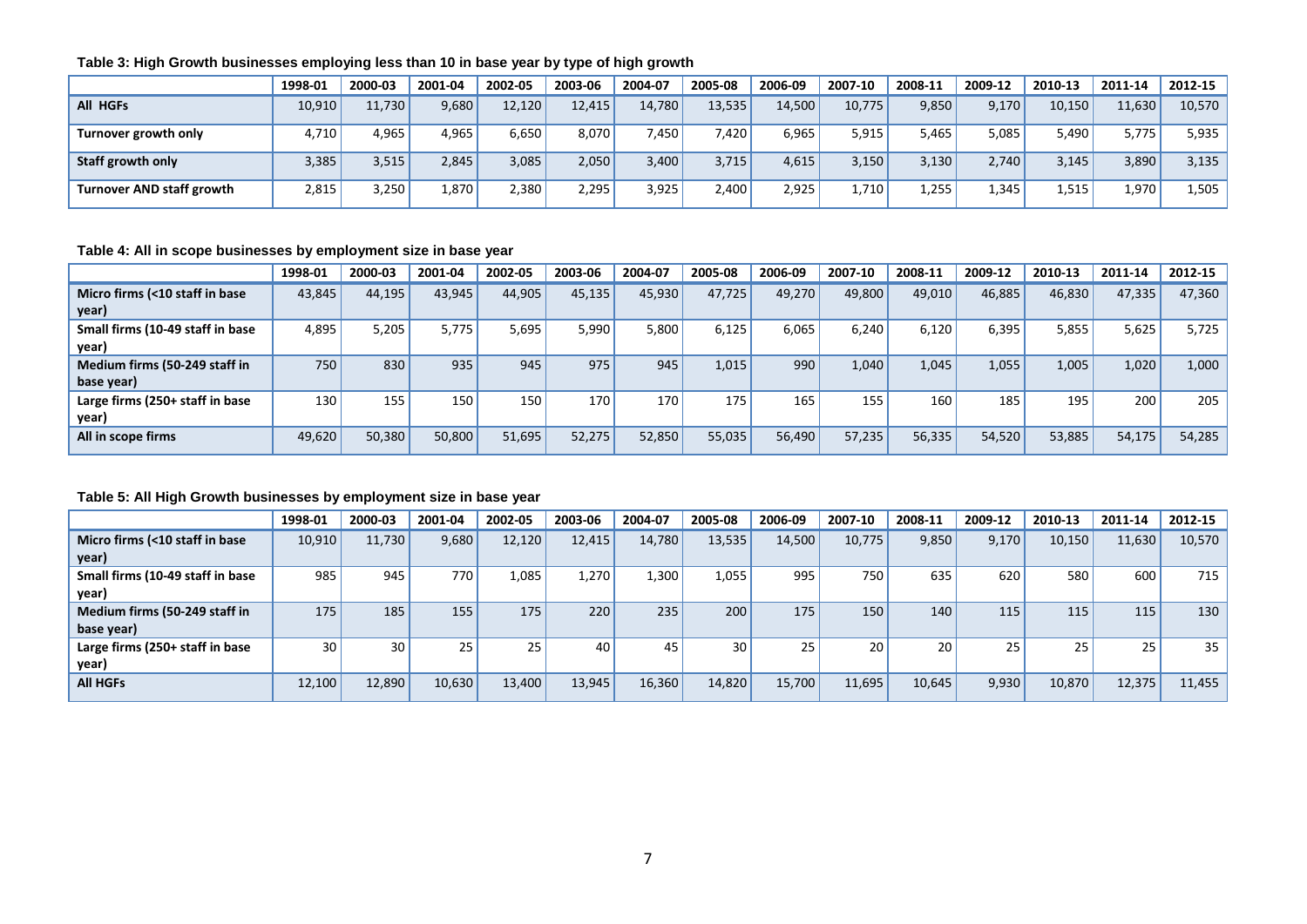|                                             | 1998-01 | 2000-03 | 2001-04 | 2002-05 | 2003-06 | 2004-07 | 2005-08 | 2006-09 | 2007-10 | 2008-11           | 2009-12 | 2010-13 | 2011-14 | 2012-15 |
|---------------------------------------------|---------|---------|---------|---------|---------|---------|---------|---------|---------|-------------------|---------|---------|---------|---------|
| Micro firms (<10 staff in base<br>year)     | 24.9    | 26.6    | 22.2    | 27.1    | 27.6    | 32.3    | 28.5    | 29.6    | 21.7    | 20.2              | 19.7    | 21.8    | 24.7    | 22.5    |
| Small firms (10-49 staff in base<br>year)   | 20.2    | 18.2    | 13.3    | 19.0    | 21.2    | 22.4    | 17.2    | 16.4    | 12.0    | 10.4 <sub>1</sub> | 9.7     | 9.9     | 10.7    | 12.5    |
| Medium firms (50-249 staff in<br>base year) | 23.5    | 22.3    | 16.6    | 18.3    | 22.3    | 24.7    | 19.7    | 17.7    | 14.5    | 13.5              | 11.0    | 11.3    | 11.4    | 12.8    |
| Large firms (250+ staff in base<br>year)    | 23.8    | 19.5    | 15.3    | 16.0    | 23.8    | 25.1    | 16.1    | 16.5    | 12.8    | 11.9              | 13.4    | 13.0    | 12.6    | 18.2    |
| All HGFs with 10+ in base year              | 20.7    | 18.8    | 13.8    | 18.9    | 21.4    | 22.8    | 17.6    | 16.6    | 12.4    | 10.9              | 10.0    | 10.2    | 10.9    | 12.7    |
| <b>All HGFs</b>                             | 24.4    | 25.6    | 20.9    | 25.9    | 26.7    | 31.0    | 26.9    | 27.8    | 20.4    | 18.9              | 18.2    | 20.2    | 22.8    | 21.1    |

#### **Table 6: All high Growth businesses as a percentage of all in scope firms by employment size in base year**

## **Table 7: All in scope businesses employing 10 or more in base year by industrial sector**

|                                              | 1998-01 | 2000-03 | 2001-04 | 2002-05 | 2003-06 | 2004-07 | 2005-08 | 2006-09 | 2007-10 | 2008-11 | 2009-12 | 2010-13 | 2011-14 | 2012-15 |
|----------------------------------------------|---------|---------|---------|---------|---------|---------|---------|---------|---------|---------|---------|---------|---------|---------|
| Agriculture, Forestry and<br><b>Fishing</b>  | 105     | 105     | 75      | 90      | 80      | 65      | 70      | 85      | 160     | 150     | 175     | 210     | 160     | 170     |
| <b>Manufacturing</b>                         | 1,045   | 1,035   | 1,105   | 1,045   | 1,060   | 1,015   | 1,040   | 995     | 995     | 910     | 965     | 880     | 835     | 850     |
| <b>Construction</b>                          | 645     | 760     | 865     | 865     | 875     | 860     | 870     | 860     | 900     | 880     | 870     | 615     | 585     | 525     |
| Wholesale and retail                         | 1,610   | 1,730   | 1,905   | 1,890   | 1,820   | 1,750   | 1,820   | 1,780   | 1,815   | 1,830   | 1,850   | 1,780   | 1,750   | 1,790   |
| <b>Transportation and storage</b>            | 180     | 205     | 225     | 225     | 250     | 250     | 250     | 245     | 240     | 235     | 260     | 235     | 225     | 250     |
| <b>Accommodation and food</b><br>service     | 565     | 605     | 770     | 750     | 800     | 780     | 875     | 895     | 890     | 895     | 895     | 840     | 810     | 795     |
| Professional, scientific and<br>technical    | 410     | 445     | 525     | 530     | 500     | 500     | 525     | 525     | 525     | 545     | 595     | 515     | 515     | 500     |
| <b>Administrative and support</b><br>service | 140     | 170     | 170     | 165     | 235     | 230     | 245     | 240     | 220     | 245     | 265     | 250     | 265     | 260     |
| <b>Human health and social</b>               | 440     | 465     | 530     | 530     | 695     | 660     | 750     | 750     | 775     | 760     | 815     | 870     | 855     | 915     |
| All other activities                         | 625     | 665     | 690     | 700     | 820     | 815     | 860     | 840     | 925     | 870     | 945     | 860     | 840     | 875     |
| <b>Total</b>                                 | 5,775   | 6,185   | 6,855   | 6,790   | 7,140   | 6,920   | 7,310   | 7,220   | 7,440   | 7,320   | 7,635   | 7,055   | 6,840   | 6,925   |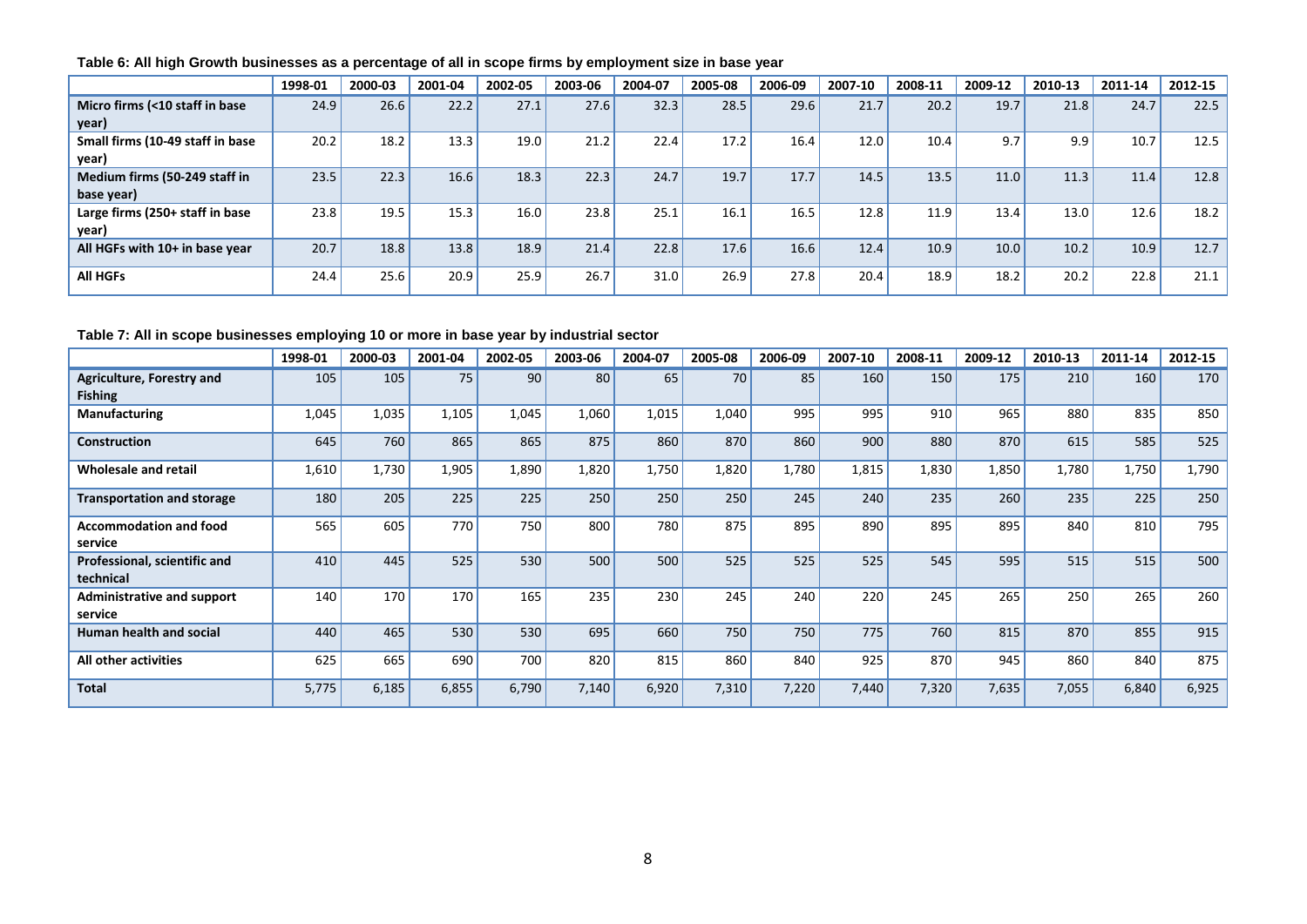|                                              | 1998-01 | 2000-03 | 2001-04 | 2002-05 | 2003-06 | 2004-07 | 2005-08 | 2006-09 | 2007-10 | 2008-11 | 2009-12 | 2010-13 | 2011-14 | 2012-15 |
|----------------------------------------------|---------|---------|---------|---------|---------|---------|---------|---------|---------|---------|---------|---------|---------|---------|
| Agriculture, Forestry and<br><b>Fishing</b>  | 10      | 10      | 10      | 10      | 15      | 10      | 15      | 20      | 20      | 20      | 30      | 35      | 25      | 20      |
| <b>Manufacturing</b>                         | 210     | 185     | 120     | 180     | 205     | 255     | 185     | 160     | 95      | 60      | 80      | 115     | 100     | 105     |
| <b>Construction</b>                          | 175     | 170     | 125     | 175     | 220     | 275     | 195     | 190     | 110     | 90      | 75      | 85      | 105     | 105     |
| Wholesale and retail                         | 270     | 290     | 230     | 305     | 315     | 330     | 255     | 245     | 220     | 195     | 145     | 140     | 145     | 130     |
| <b>Transportation and storage</b>            | 55      | 45      | 30      | 45      | 60      | 70      | 50      | 50      | 30      | 35      | 40      | 40      | 30      | 30      |
| <b>Accommodation and food</b><br>service     | 130     | 115     | 90      | 100     | 120     | 135     | 110     | 125     | 110     | 80      | 70      | 50      | 80      | 90      |
| Professional, scientific and<br>technical    | 80      | 90      | 60      | 95      | 105     | 115     | 95      | 80      | 60      | 40      | 35      | 25      | 30      | 50      |
| <b>Administrative and support</b><br>service | 45      | 40      | 25      | 35      | 75      | 75      | 65      | 60      | 40      | 45      | 55      | 55      | 60      | 55      |
| <b>Human health and social</b>               | 75      | 80      | 130     | 175     | 215     | 100     | 140     | 105     | 100     | 105     | 85      | 55      | 65      | 150     |
| All other activities                         | 140     | 130     | 125     | 165     | 205     | 215     | 175     | 165     | 140     | 120     | 150     | 120     | 110     | 145     |
| <b>Total</b>                                 | 1,195   | 1,160   | 950     | 1,280   | 1,530   | 1,580   | 1,285   | 1,200   | 920     | 795     | 760     | 720     | 745     | 880     |

# **Table 8: High Growth businesses employing 10 or more in base year by industrial sector**

# **Table 9: All in scope businesses employing 10 or more in base year by legal status**

|                                          | 1998-01 | 2000-03 | 2001-04 | 2002-05 | 2003-06 | 2004-07 | 2005-08 | 2006-09 | 2007-10 | 2008-11 | 2009-12 | 2010-13 | 2011-14 | $2012 - 15$ |
|------------------------------------------|---------|---------|---------|---------|---------|---------|---------|---------|---------|---------|---------|---------|---------|-------------|
| Company                                  | 2,740   | 3,010   | 3,250   | 3,310   | 3,580   | 3,620   | 3,905   | 3,920   | 4,110   | 4,125'  | 4,330   | 3,935   | 3,975   | 4,140       |
| <b>Sole Proprietor</b>                   | 1,055   | 1,100   | .,305   | .245    | 290ء    | 1,165   | 1,215   | .,155   | ' 210,  | .,150   | 1,150   | 1,020   | 915     | 870         |
| Partnership                              | 1,570V  | 1,680'  | 1,885   | 1,815   | 1,820   | 1,700   | 1,715'  | .,675   | 1,655   | 1,595   | 1,680   | 1,485'  | 1,365'  | 1,315       |
| Non-profit body or mutual<br>association | 405     | 395     | 420     | 415     | 450     | 430     | 475     | 470     | 465     | 455     | 475     | 610     | 590     | 605         |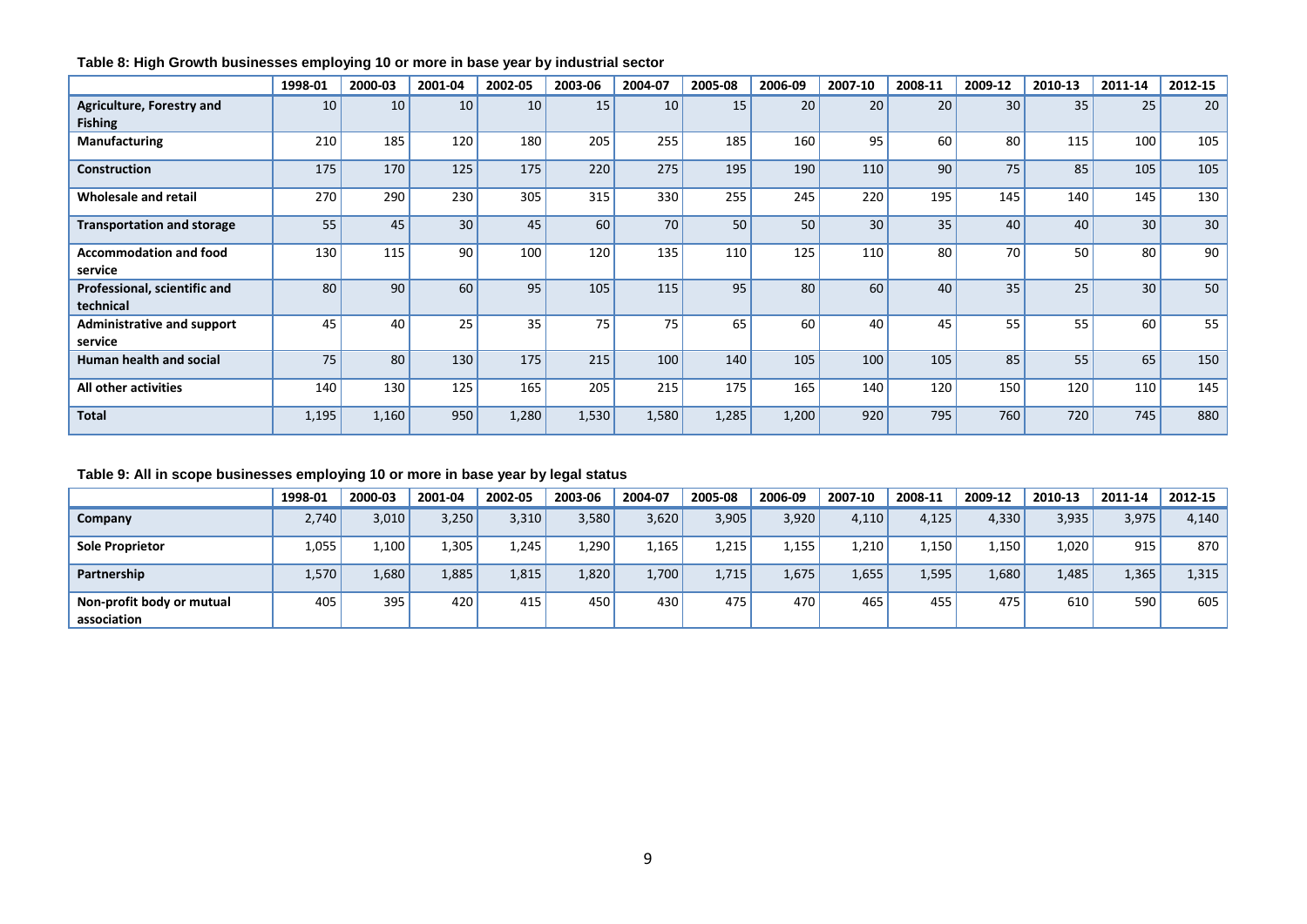|                                          | 1998-01 | 2000-03 | 2001-04 | 2002-05 | 2003-06 | 2004-07 | 2005-08 | 2006-09 | 2007-10 | 2008-11 | 2009-12 | 2010-13 | 2011-14 | 2012-15 |
|------------------------------------------|---------|---------|---------|---------|---------|---------|---------|---------|---------|---------|---------|---------|---------|---------|
| Company                                  | 4,890   | 5,465   | 5,685   | 6,130   | 6,780   | 7,760   | 8,630   | 9,745   | 10,390  | 10,055  | 9,745   | 9,945   | 10,540  | 11,290  |
| <b>Sole Proprietor</b>                   | 27,935  | 27,550  | 27,225  | 27,540  | 27,225  | 26,960  | 27,595  | 27.745  | 27,405  | 26,955  | 25,475  | 24,785  | 24,705  | 24,195  |
| Partnership                              | 9,325   | 9,265   | 9,065   | 9,230   | 9,155   | 9,205   | 9,380   | 9,655   | 9,825   | 9,850   | 9,570   | 9,530   | 9,510   | 9,370   |
| Non-profit body or mutual<br>association | 1,700   | 1,915'  | 1,970   | 2,005   | 1,975   | 2,005   | 2,115   | 2,125   | 2,175   | 2,155   | 2,100   | 2.570   | 2,575   | 2,505   |

#### **Table 10: All in scope businesses employing less than 10 in base year by legal status**

#### **Table 11: High Growth businesses employing 10 or more in base year by legal status**

|                                          | 1998-01 | 2000-03 | 2001-04 | 2002-05 | 2003-06 | 2004-07          | 2005-08          | 2006-09 | 2007-10 | 2008-11 | 2009-12 | 2010-13         | 2011-14         | 2012-15 |
|------------------------------------------|---------|---------|---------|---------|---------|------------------|------------------|---------|---------|---------|---------|-----------------|-----------------|---------|
| Company                                  | 655     | 665     | 500     | 685     | 855     | 955              | 775 <sub>1</sub> | 770     | 590     | 530     | 530     | 505             | 535             | 605     |
| <b>Sole Proprietor</b>                   | 195     | 160     | 185     | 245     | 290     | 245              | 200              | 155     | 115     | 90      | 85      | 85              | 75              | 90      |
| Partnership                              | 285     | 275     | 185     | 255     | 310     | 310 <sub>1</sub> | 245              | 195     | 160     | 110     | 90      | 80 <sup>1</sup> | 80 <sub>1</sub> | 100     |
| Non-profit body or mutual<br>association | 60      | 55      | – –     | 100     | 75      | 70 <sub>1</sub>  | 65               | 75      | 55      | 60      | 55      | 55              | 55              | 85      |

#### **Table 12: High Growth businesses employing less than 10 in base year by legal status**

|                                          | 1998-01 | 2000-03            | 2001-04 | 2002-05 | 2003-06 | 2004-07 | 2005-08          | 2006-09 | 2007-10 | 2008-11 | 2009-12 | 2010-13 | 2011-14 | 2012-15 |
|------------------------------------------|---------|--------------------|---------|---------|---------|---------|------------------|---------|---------|---------|---------|---------|---------|---------|
| Company                                  | 1,755   | 1,910 l            | 1,610   | 2,125   | 2,305   | 3,080   | 2,900            | 3,490   | 2.795   | 2.470   | 2,105   | 2,415   | 3,225   | 3,200   |
| <b>Sole Proprietor</b>                   | 6,770   | 7,330 <sub>1</sub> | 6,095   | 7,450   | 7,685   | 8,805   | 8,095            | 8,215   | 6,010   | 5,545   | 5,205   | 5,755   | 6,190   | 5,590   |
| Partnership                              | 1,875   | 1,930              | 1.470   | 1,880   | 1,930   | 2,430'  | 2,215            | 2,390   | 1,630   | 1.425   | 1,455   | 1,570   | 1,715   | 1,495   |
| Non-profit body or mutual<br>association | 510     | 560                | 505     | 665     | 495     | 465     | 320 <sub>1</sub> | 400     | 340     | 415     | 400     | 405     | 500     | 285     |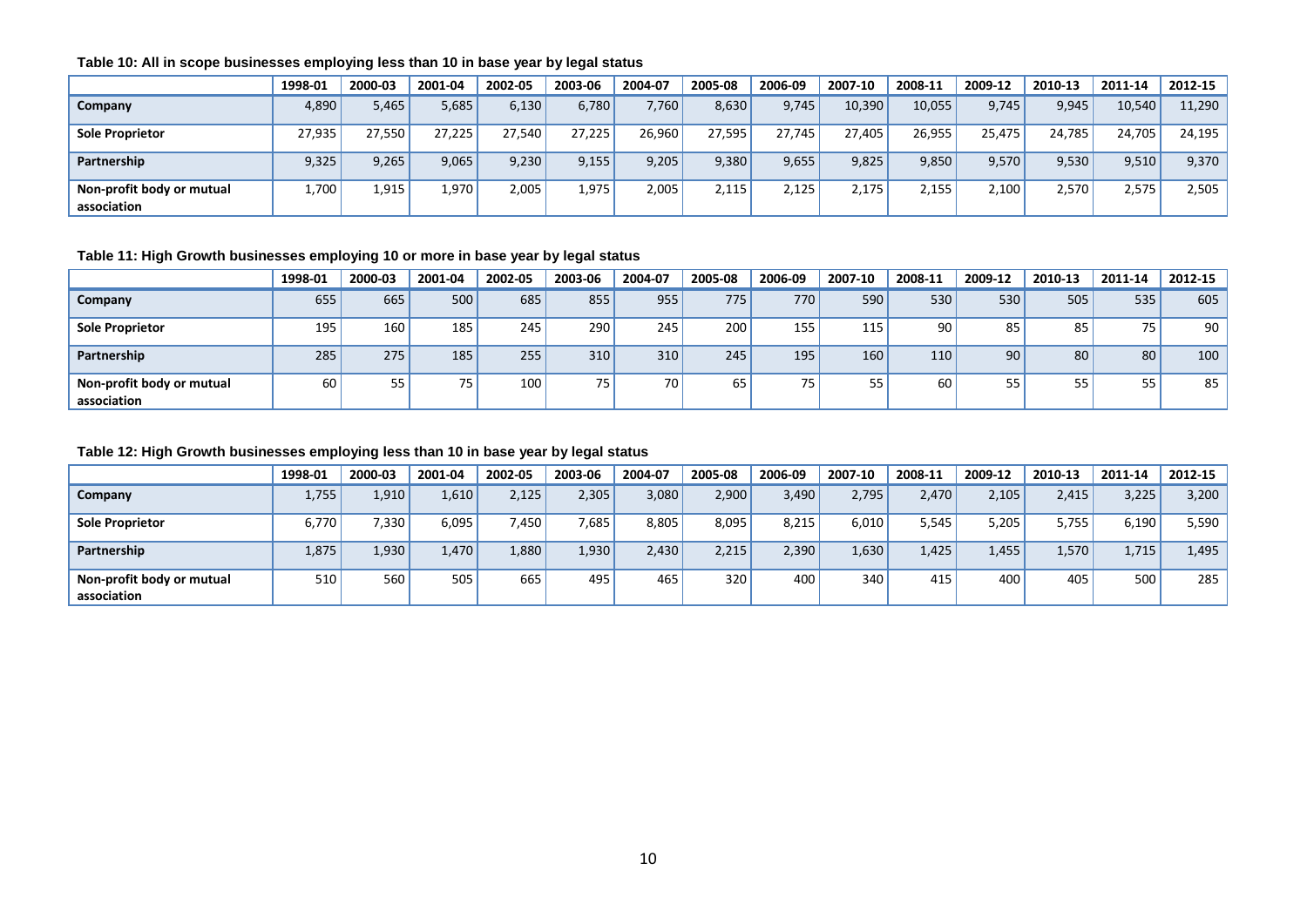|                      | 2006-09 | 2007-10 | 2008-11 | 2009-12 | 2010-13 | 2011-14 | 2012-15 |
|----------------------|---------|---------|---------|---------|---------|---------|---------|
| <b>Belfast</b>       | 1,450   | 1,460   | 1,440   | 1,495   | 1,410   | 1,380   | 1,435   |
| <b>Outer Belfast</b> | 1,245   | 1,280   | 1,240   | 1,270   | 1,170   | 1,150   | 1,135   |
| <b>East of NI</b>    | 1,480   | 1,550   | 1,525   | 1,600   | 1,480   | 1,425   | 1,410   |
| North of NI          | 1,005   | 1,015   | 985     | 1,015   | 900     | 875     | 880     |
| West & South of NI   | 1,610   | 1,720   | 1,670   | 1,785   | 1,625   | 1,555   | 1,620   |
| Outside NI / Unknown | 425     | 415     | 465     | 475     | 465     | 455     | 445     |

#### **Table 13: All in scope businesses employing 10 or more in base year by geographic location**

#### **Table 14: All in scope businesses employing less than 10 in base year by geographic location**

|                      | 2006-09 | 2007-10 | 2008-11 | 2009-12 | 2010-13 | 2011-14 | 2012-15 |
|----------------------|---------|---------|---------|---------|---------|---------|---------|
| <b>Belfast</b>       | 5,015   | 5,055   | 4,875   | 4,665   | 4,805   | 4,905   | 4,880   |
| <b>Outer Belfast</b> | 6,520   | 6,630   | 6,450   | 6,075   | 6,140   | 6,230   | 6,260   |
| <b>East of NI</b>    | 11,860  | 12,000  | 11,775  | 11,235  | 11,130  | 11,170  | 11,160  |
| North of NI          | 7,690   | 7,745   | 7,625   | 7,200   | 7,190   | 7,260   | 7,165   |
| West & South of NI   | 17,350  | 17,525  | 17,440  | 16,855  | 16,720  | 17,010  | 17,130  |
| Outside NI / Unknown | 835     | 840     | 850     | 855     | 845     | 760     | 760     |

#### **Table 15: High Growth businesses employing 10 or more in base year by geographic location**

|                      | 2006-09 | 2007-10 | 2008-11 | 2009-12 | 2010-13 | 2011-14 | 2012-15 |
|----------------------|---------|---------|---------|---------|---------|---------|---------|
| <b>Belfast</b>       | 245     | 205     | 175     | 140     | 135     | 165     | 195     |
| <b>Outer Belfast</b> | 190     | 130     | 120     | 110     | 105     | 105     | 130     |
| <b>East of NI</b>    | 210     | 160     | 140     | 130     | 100     | 120     | 160     |
| North of NI          | 135     | 115     | 95      | 90      | 80      | 75      | 100     |
| West & South of NI   | 310     | 215     | 165     | 200     | 205     | 215     | 215     |
| Outside NI / Unknown | 110     | 95      | 95      | 85      | 90      | 60      | 80      |

#### **Table 16: High Growth businesses employing less than 10 in base year by geographic location**

|                      | 2006-09 | 2007-10 | 2008-11 | 2009-12 | 2010-13 | 2011-14 | 2012-15 |
|----------------------|---------|---------|---------|---------|---------|---------|---------|
| <b>Belfast</b>       | 1,420   | 1,110   | 945     | 860     | 955     | 1,100   | 930     |
| <b>Outer Belfast</b> | 1,740   | 1,275   | 1,175   | 1,055   | 1,220   | 1,430   | 1,335   |
| <b>East of NI</b>    | 3,325   | 2,395   | 2,210   | 2,030   | 2,230   | 2,640   | 2,475   |
| North of NI          | 2,305   | 1,705   | 1,535   | 1,455   | 1,660   | 1,820   | 1,595   |
| West & South of NI   | 5,450   | 4,090   | 3,800   | 3,580   | 3,890   | 4,455   | 4,080   |
| Outside NI / Unknown | 265     | 200     | 185     | 185     | 195     | 185     | 150     |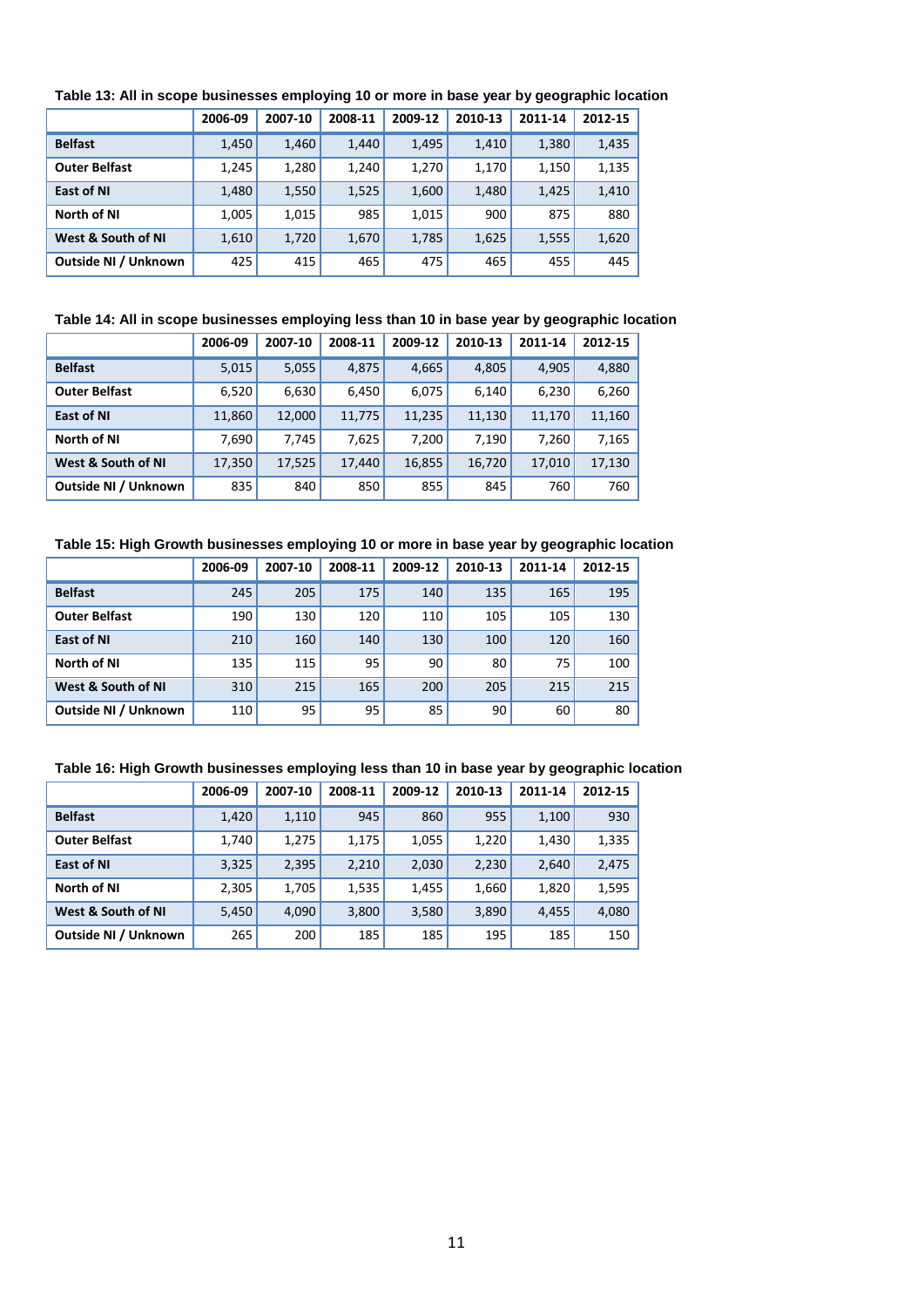|                                                                  | 1998-01 | 2000-03 | 2001-04 | 2002-05 | 2003-06 | 2004-07 | 2005-08 | 2006-09 | 2007-10 | 2008-11 | 2009-12 | 2010-13 | 2011-14 | 2012-15 |
|------------------------------------------------------------------|---------|---------|---------|---------|---------|---------|---------|---------|---------|---------|---------|---------|---------|---------|
| <b>All firms</b>                                                 | 37.7    | 45.1    | 51.6    | 56.8    | 55.7    | 61.9    | 64.2    | 66.8    | 71.0    | 77.2    | 78.8    | 75.0    | 70.6    | 69.1    |
| All in scope firms                                               | 31.7    | 39.2    | 45.9    | 43.5    | 46.2    | 52.6    | 58.3    | 56.7    | 59.4    | 64.0    | 69.5    | 67.7    | 64.0    | 62.8    |
| In scope firms with 10+ staff in<br>base year                    | 23.5    | 31.1    | 36.9    | 34.6    | 37.6    | 43.2    | 46.9    | 44.1    | 46.5    | 50.4    | 56.7    | 55.1    | 50.9    | 50.7    |
| In scope firms with < 10 staff in<br>base year                   | 8.1     | 8.2     | 9.0     | 8.9     | 8.6     | 9.4     | 11.5    | 12.7    | 12.8    | 13.6    | 12.8    | 12.6    | 13.1    | 12.0    |
| In scope firms with 10+ staff in<br>base year & turnover growth  | 13.8    | 16.6    | 22.5    | 20.0    | 22.8    | 23.6    | 25.8    | 28.8    | 26.7    | 22.3    | 24.3    | 26.6    | 26.3    | 28.5    |
| In scope firms with < 10 staff in<br>base year & turnover growth | 3.6     | 4.4     | 4.4     | 5.1     | 5.0     | 5.7     | 6.9     | 6.9     | 5.2     | 5.0     | 4.5     | 5.4     | 6.0     | 5.8     |
| All HGFs with 10+ staff in base<br>year                          | 6.4     | 4.3     | 3.6     | 3.9     | 5.1     | 7.1     | 4.7     | 8.8     | 6.5     | 5.3     | 4.9     | 3.5     | 3.9     | 4.3     |
| HGFs with 10+ staff in base year<br>& turnover growth            | 5.5     | 4.1     | 3.2     | 3.4     | 4.7     | 6.6     | 4.5     | 8.1     | 6.1     | 4.6     | 4.0     | 3.3     | 3.6     | 3.9     |
| HGFs with 10+ staff in base year<br>& turnover contraction       | 0.9     | 0.2     | 0.4     | 0.5     | 0.3     | 0.5     | 0.2     | 0.7     | 0.3     | 0.7     | 0.7     | 0.2     | 0.2     | 0.3     |
| <b>Turnover growth only HGFs</b><br>with 10+ staff in base year  | 4.0     | 2.7     | 2.3     | 1.8     | 3.8     | 5.0     | 3.2     | 5.9     | 5.0     | 3.2     | 2.8     | 2.0     | 2.1     | 2.6     |
| Staff growth only HGFs with 10+<br>staff in base year            | 1.5     | 0.9     | 1.0     | 1.4     | 0.7     | 1.1     | 1.1     | 1.9     | 0.8     | 1.2     | 1.8     | 0.7     | 1.4     | 1.1     |
| Turnover & staff growth HGFs<br>with 10+ staff in base year      | 0.8     | 0.7     | 0.3     | 0.7     | 0.6     | 1.1     | 0.5     | 0.9     | 0.6     | 0.9     | 0.4     | 0.8     | 0.4     | $0.6\,$ |
| All HGFs with <10 staff in base<br>year                          | 2.2     | 2.2     | 1.9     | 2.5     | 2.1     | 2.9     | 3.4     | 4.4     | 2.4     | 2.5     | 2.3     | 2.3     | 3.2     | 2.1     |
| HGFs with <10 staff in base year<br>& turnover growth            | 1.6     | 1.8     | 1.3     | 2.0     | 1.9     | 2.6     | 2.9     | 3.3     | 1.5     | 1.5     | 1.4     | 1.6     | 2.2     | $1.6\,$ |
| HGFs with <10 staff in base year<br>& turnover contraction       | 0.6     | 0.4     | 0.6     | 0.5     | 0.3     | 0.3     | 0.5     | 1.0     | 0.8     | 0.9     | 0.8     | 0.7     | 1.0     | 0.5     |
| <b>Turnover growth only HGFs</b><br>with <10 staff in base year  | 0.5     | 0.5     | 0.5     | 0.7     | 1.1     | 1.0     | 1.0     | 1.0     | 0.7     | 0.7     | 0.6     | 0.7     | 0.7     | 0.8     |
| Staff growth only HGFs with <10<br>staff in base year            | 1.2     | 1.1     | 1.0     | 1.3     | 0.6     | 1.1     | 1.2     | 1.9     | 1.3     | 1.5     | 1.4     | 1.3     | 2.1     | 1.0     |
| Turnover & staff growth HGFs<br>with <10 staff in base year      | 0.5     | 0.6     | 0.3     | 0.4     | 0.4     | 0.8     | 1.2     | 1.5     | 0.3     | 0.3     | 0.3     | 0.3     | 0.4     | 0.3     |

## **Table 17: Total turnover (£billion) in year 1 of period for all businesses in Northern Ireland**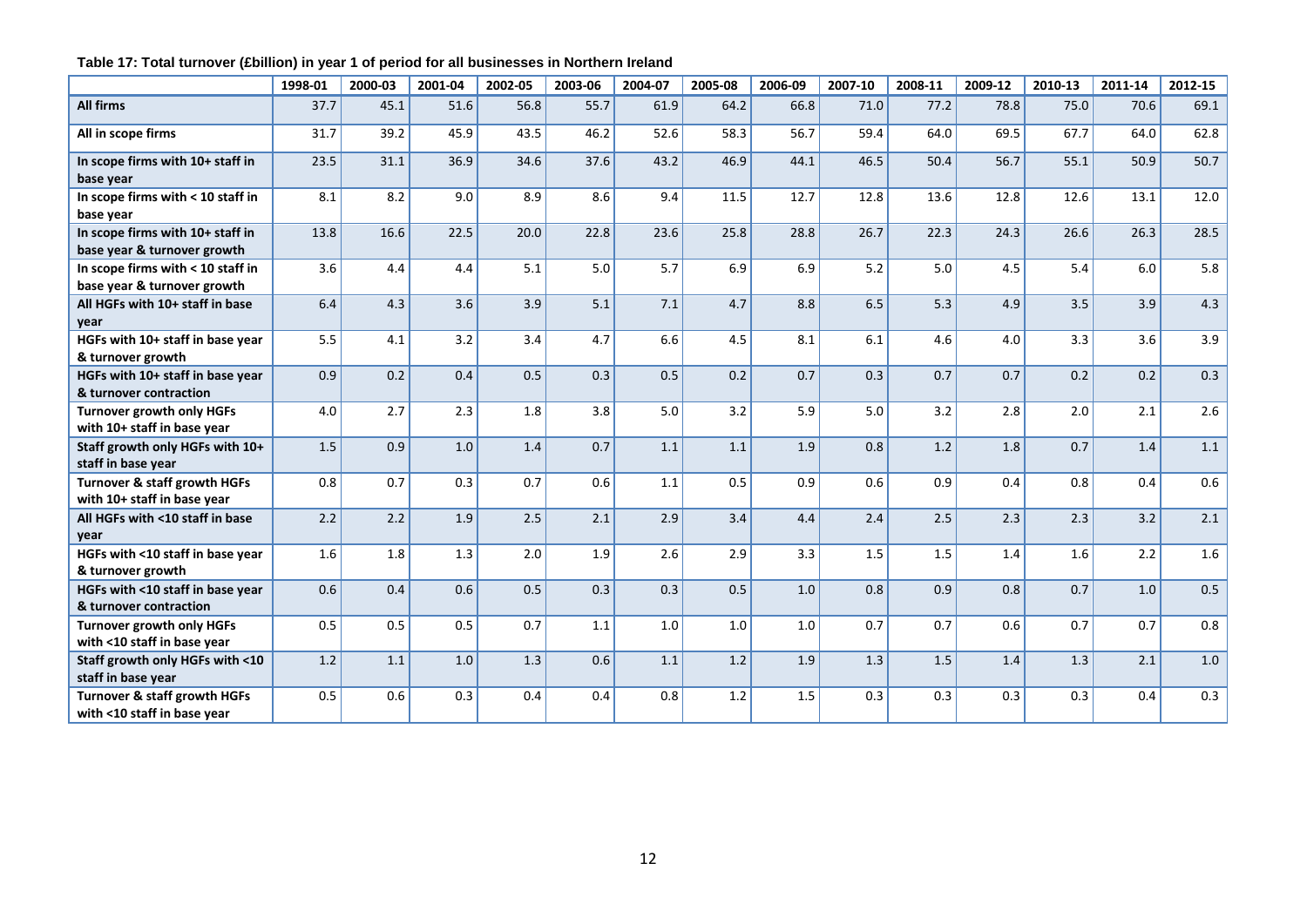|                                                      | 1998-01 | 2000-03 | 2001-04 | 2002-05 | 2003-06 | 2004-07 | 2005-08 | 2006-09 | 2007-10 | 2008-11 | 2009-12 | 2010-13 | 2011-14 | 2012-15 |
|------------------------------------------------------|---------|---------|---------|---------|---------|---------|---------|---------|---------|---------|---------|---------|---------|---------|
| <b>All HGFs</b>                                      | 8.5     | 6.5     | 5.5     | 6.4     | 7.2     | 10.0    | 8.1     | 13.1    | 8.9     | 7.8     | 7.2     | 5.8     | 7.1     | 6.4     |
| All HGFs with turnover growth                        | 7.0     | 5.9     | 4.5     | 5.4     | 6.6     | 9.2     | 7.4     | 11.4    | 7.7     | 6.1     | 5.5     | 4.9     | 5.8     | 5.6     |
| All HGFs with turnover<br>contraction                | 1.5     | 0.6     | 1.0     | 1.0     | 0.6     | 0.7     | 0.7     | 1.7     | 1.1     | 1.6     | 1.5     | 0.9     | 1.2     | 0.8     |
| All in scope non HGFs with 10+<br>staff in base year | 17.1    | 26.8    | 33.3    | 30.7    | 32.5    | 36.1    | 42.2    | 35.3    | 40.1    | 45.2    | 51.8    | 51.7    | 47.0    | 46.5    |
| All in scope non HGFs with <10<br>staff in base year | 6.0     | 6.0     | 7.1     | 6.4     | 6.5     | 6.5     | 8.1     | 8.3     | 10.4    | 11.1    | 10.6    | 10.3    | 9.8     | 9.9     |
| All in scope non HGFs                                | 23.1    | 32.8    | 40.4    | 37.2    | 39.0    | 42.6    | 50.2    | 43.6    | 50.5    | 56.3    | 62.4    | 62.0    | 56.9    | 56.4    |
| All in scope non HGFs with<br>turnover growth        | 10.3    | 15.1    | 22.4    | 19.8    | 21.3    | 20.1    | 25.4    | 24.3    | 24.2    | 21.1    | 23.3    | 27.1    | 26.4    | 28.7    |
| All in scope non HGFs with<br>turnover contraction   | 12.7    | 17.5    | 17.8    | 17.2    | 17.6    | 22.4    | 22.4    | 18.9    | 24.9    | 33.6    | 37.5    | 33.4    | 29.0    | 27.4    |
| All in scope firms with turnover<br>growth           | 17.3    | 21.0    | 26.9    | 25.2    | 27.8    | 29.3    | 32.8    | 35.7    | 31.9    | 27.3    | 28.8    | 31.9    | 32.3    | 34.3    |
| All in scope firms with turnover<br>contraction      | 14.2    | 18.1    | 18.8    | 18.2    | 18.2    | 23.1    | 23.1    | 20.6    | 26.0    | 35.2    | 39.0    | 34.3    | 30.2    | 28.2    |

# **Table 17... continued: Total turnover (£billion) in year 1 of period for all businesses in Northern Ireland**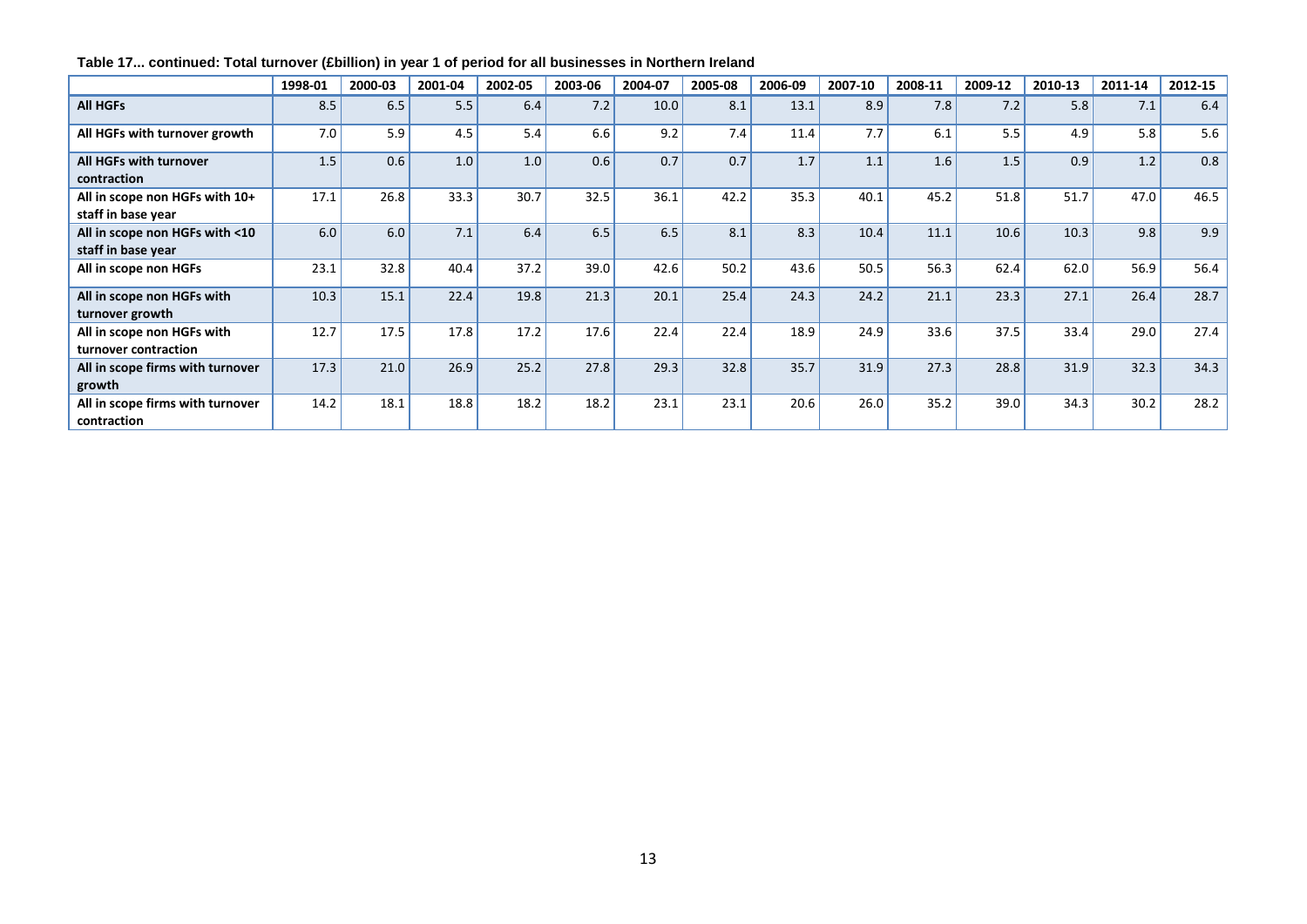## **Table 18: Total turnover (£billion) in year 3 of period for all businesses in Northern Ireland**

|                                                                  | 1998-01 | 2000-03 | 2001-04 | 2002-05 | 2003-06 | 2004-07 | 2005-08 | 2006-09 | 2007-10 | 2008-11 | 2009-12 | 2010-13 | 2011-14 | 2012-15 |
|------------------------------------------------------------------|---------|---------|---------|---------|---------|---------|---------|---------|---------|---------|---------|---------|---------|---------|
| <b>All firms</b>                                                 | 51.6    | 55.7    | 61.9    | 64.2    | 66.8    | 71.0    | 77.2    | 78.8    | 75.0    | 70.6    | 69.1    | 72.8    | 80.1    | 80.6    |
| All in scope firms                                               | 43.9    | 50.8    | 56.9    | 56.0    | 59.7    | 64.0    | 70.3    | 71.8    | 67.7    | 64.4    | 63.8    | 67.1    | 72.3    | 73.1    |
| In scope firms with 10+ staff in<br>base year                    | 34.3    | 40.5    | 47.1    | 44.6    | 47.6    | 49.6    | 54.5    | 54.6    | 54.4    | 50.9    | 51.4    | 53.9    | 58.3    | 59.0    |
| In scope firms with < 10 staff in<br>base year                   | 9.6     | 10.3    | 9.8     | 11.4    | 12.1    | 14.5    | 15.8    | 17.2    | 13.3    | 13.5    | 12.4    | 13.2    | 14.0    | 14.1    |
| In scope firms with 10+ staff in<br>base year & turnover growth  | 26.7    | 30.3    | 36.9    | 32.5    | 38.8    | 40.1    | 38.2    | 44.6    | 41.5    | 33.9    | 33.1    | 36.7    | 39.2    | 43.1    |
| In scope firms with < 10 staff in<br>base year & turnover growth | 6.8     | 8.0     | 7.2     | 8.9     | 9.5     | 12.3    | 13.1    | 13.9    | 9.1     | 8.7     | 7.6     | 8.9     | 9.8     | 9.9     |
| All HGFs with 10+ staff in base<br>year                          | 16.7    | 14.7    | 13.5    | 10.7    | 14.8    | 17.5    | 11.3    | 19.7    | 15.2    | 11.8    | 9.2     | 8.8     | 12.4    | 14.3    |
| HGFs with 10+ staff in base year<br>& turnover growth            | 16.3    | 14.6    | 13.2    | 10.4    | 14.6    | 17.2    | 11.1    | 19.3    | 14.9    | 11.4    | 8.7     | 8.7     | 12.3    | 14.0    |
| HGFs with 10+ staff in base year<br>& turnover contraction       | 0.4     | 0.1     | 0.3     | 0.3     | 0.1     | 0.2     | 0.1     | 0.3     | 0.2     | 0.3     | 0.3     | 0.1     | 0.1     | 0.3     |
| <b>Turnover growth only HGFs</b><br>with 10+ staff in base year  | 12.0    | 11.5    | 11.6    | 7.1     | 11.4    | 12.1    | 8.3     | 14.9    | 12.0    | 7.9     | 6.5     | 5.9     | 9.6     | 11.4    |
| Staff growth only HGFs with 10+<br>staff in base year            | 1.3     | 1.2     | 1.0     | 1.5     | 0.7     | 1.0     | 1.3     | 1.9     | 0.9     | 1.1     | 1.7     | 0.9     | 1.7     | 1.3     |
| Turnover & staff growth HGFs<br>with 10+ staff in base year      | 3.4     | 2.0     | 0.9     | 2.1     | 2.7     | 4.4     | 1.6     | 2.9     | 2.3     | 2.8     | 1.1     | 2.0     | 1.1     | 1.6     |
| All HGFs with <10 staff in base<br>year                          | 4.8     | 5.0     | 3.7     | 5.4     | 5.6     | 8.5     | 8.1     | 9.9     | 5.0     | 5.0     | 4.2     | 4.6     | 5.6     | $5.2$   |
| HGFs with <10 staff in base year<br>& turnover growth            | 4.4     | 4.7     | 3.4     | 5.0     | 5.5     | 8.3     | 7.8     | 9.3     | 4.5     | 4.4     | 3.8     | 4.2     | 5.0     | 4.8     |
| HGFs with <10 staff in base year<br>& turnover contraction       | 0.3     | 0.2     | 0.3     | 0.3     | 0.2     | 0.2     | 0.3     | 0.5     | 0.4     | 0.5     | 0.4     | 0.3     | 0.4     | 0.3     |
| <b>Turnover growth only HGFs</b><br>with <10 staff in base year  | 1.6     | 1.6     | 1.7     | 2.2     | 3.2     | 4.4     | 3.3     | 3.4     | 2.5     | 2.4     | 1.9     | 2.3     | 2.1     | 2.8     |
| Staff growth only HGFs with <10<br>staff in base year            | 1.2     | 1.2     | 0.9     | 1.4     | 0.7     | 1.2     | 1.2     | 1.8     | 1.1     | 1.2     | 1.2     | 1.1     | 1.9     | 1.1     |
| Turnover & staff growth HGFs<br>with <10 staff in base year      | 2.0     | 2.2     | 1.1     | 1.7     | 1.7     | 3.0     | 3.6     | 4.7     | 1.3     | 1.3     | 1.2     | 1.2     | 1.6     | 1.3     |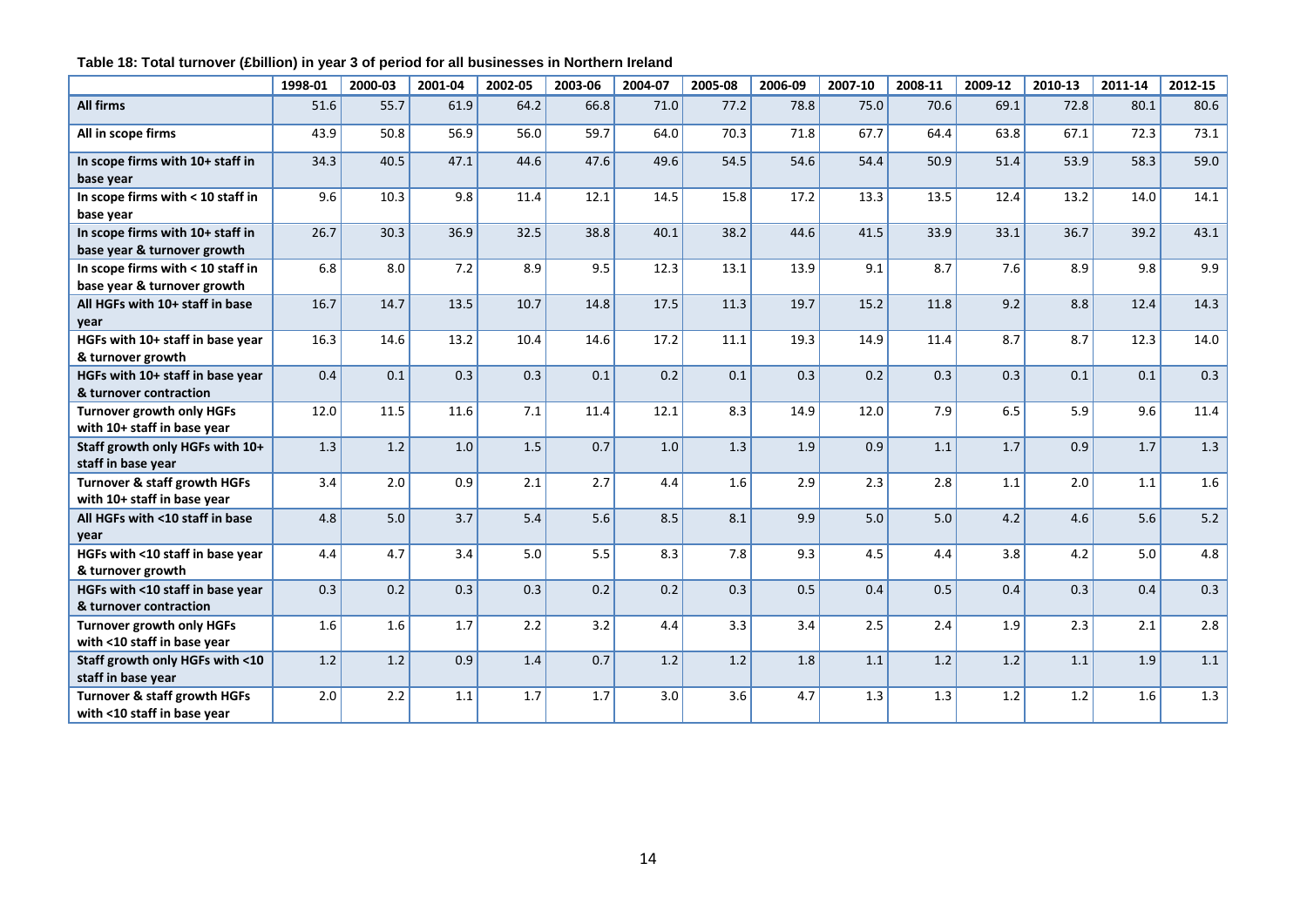|                                                      | 1998-01 | 2000-03 | 2001-04 | 2002-05 | 2003-06 | 2004-07 | 2005-08 | 2006-09 | 2007-10 | 2008-11 | 2009-12 | 2010-13 | 2011-14 | 2012-15 |
|------------------------------------------------------|---------|---------|---------|---------|---------|---------|---------|---------|---------|---------|---------|---------|---------|---------|
| <b>All HGFs</b>                                      | 21.5    | 19.7    | 17.2    | 16.1    | 20.4    | 26.0    | 19.4    | 29.5    | 20.2    | 16.8    | 13.4    | 13.4    | 18.0    | 19.5    |
| All HGFs with turnover growth                        | 20.6    | 19.3    | 16.6    | 15.4    | 20.0    | 25.6    | 18.9    | 28.6    | 19.4    | 15.8    | 12.5    | 12.9    | 17.3    | 18.8    |
| All HGFs with turnover<br>contraction                | 0.8     | 0.4     | 0.5     | 0.6     | 0.3     | 0.3     | 0.4     | 0.9     | 0.7     | 0.9     | 0.7     | 0.4     | 0.6     | 0.6     |
| All in scope non HGFs with 10+<br>staff in base year | 17.6    | 25.8    | 33.5    | 33.9    | 32.8    | 32.1    | 43.2    | 34.9    | 39.2    | 39.2    | 42.2    | 45.1    | 45.9    | 44.7    |
| All in scope non HGFs with <10<br>staff in base year | 4.8     | 5.3     | 6.1     | 6.0     | 6.4     | 5.9     | 7.7     | 7.3     | 8.3     | 8.5     | 8.2     | 8.6     | 8.4     | 8.9     |
| All in scope non HGFs                                | 22.4    | 31.1    | 39.6    | 39.9    | 39.3    | 38.0    | 50.9    | 42.2    | 47.5    | 47.6    | 50.4    | 53.7    | 54.3    | 53.6    |
| All in scope non HGFs with<br>turnover growth        | 12.9    | 19.1    | 27.5    | 26.0    | 28.3    | 26.8    | 32.4    | 29.9    | 31.2    | 26.8    | 28.2    | 32.7    | 31.6    | 34.2    |
| All in scope non HGFs with<br>turnover contraction   | 7.6     | 11.4    | 11.6    | 11.4    | 10.0    | 11.0    | 16.1    | 11.9    | 14.9    | 19.3    | 20.4    | 19.5    | 20.7    | 18.8    |
| All in scope firms with turnover<br>growth           | 33.5    | 38.3    | 44.2    | 41.4    | 48.3    | 52.4    | 51.3    | 58.5    | 50.6    | 42.6    | 40.7    | 45.6    | 49.0    | 53.0    |
| All in scope firms with turnover<br>contraction      | 8.4     | 11.8    | 12.1    | 12.0    | 10.3    | 11.3    | 16.5    | 12.8    | 15.6    | 20.2    | 21.1    | 19.9    | 21.3    | 19.4    |

**Table 18... continued: Total turnover (£billion) in year 3 of period for all businesses in Northern Ireland**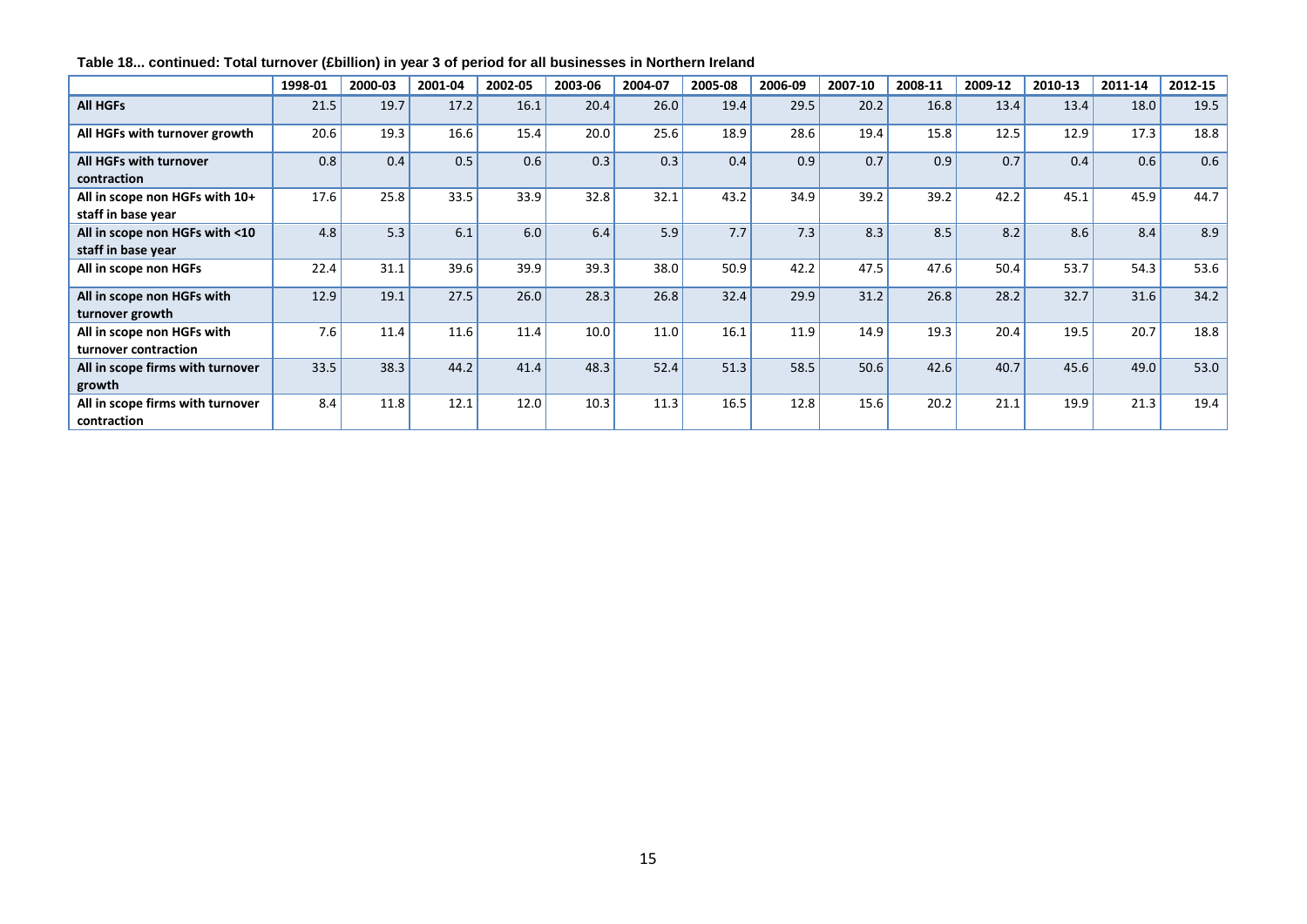## **Table 19: Net turnover change (£billion) between base year and year 3 of period for all businesses in Northern Ireland**

|                                                                  | 1998-01 | 2000-03 | 2001-04 | 2002-05 | 2003-06 | 2004-07 | 2005-08 | 2006-09 | 2007-10 | 2008-11 | 2009-12 | 2010-13 | 2011-14 | 2012-15 |
|------------------------------------------------------------------|---------|---------|---------|---------|---------|---------|---------|---------|---------|---------|---------|---------|---------|---------|
| All firms                                                        | 13.9    | 10.6    | 10.3    | 7.4     | 11.1    | 9.1     | 12.9    | 12.0    | 4.0     | $-6.6$  | $-9.7$  | $-2.3$  | 9.5     | 11.5    |
| All in scope firms                                               | 12.2    | 11.6    | 11.0    | 12.5    | 13.5    | 11.4    | 12.0    | 15.1    | 8.3     | 0.3     | $-5.7$  | $-0.6$  | 8.3     | 10.3    |
| In scope firms with 10+ staff in<br>base year                    | 10.8    | 9.5     | 10.2    | 10.0    | 10.0    | 6.3     | 7.6     | 10.5    | 7.9     | 0.5     | $-5.3$  | $-1.2$  | 7.4     | 8.3     |
| In scope firms with < 10 staff in<br>base year                   | 1.4     | 2.1     | 0.8     | 2.5     | 3.5     | 5.1     | 4.3     | 4.5     | 0.4     | $-0.1$  | $-0.4$  | 0.6     | $1.0$   | 2.0     |
| In scope firms with 10+ staff in<br>base year & turnover growth  | 12.9    | 13.8    | 14.4    | 12.5    | 15.9    | 16.5    | 12.3    | 15.8    | 14.8    | 11.6    | 8.8     | 10.1    | 12.9    | 14.7    |
| In scope firms with < 10 staff in<br>base year & turnover growth | 3.3     | 3.6     | 2.8     | 3.8     | 4.5     | 6.6     | $6.2$   | 6.9     | 3.9     | 3.7     | 3.1     | 3.5     | 3.8     | 4.1     |
| All HGFs with 10+ staff in base<br>vear                          | 10.4    | 10.4    | 9.9     | 6.8     | 9.7     | 10.4    | 6.5     | 10.9    | 8.7     | 6.5     | 4.3     | 5.3     | 8.5     | 10.0    |
| HGFs with 10+ staff in base year<br>& turnover growth            | 10.8    | 10.5    | 10.0    | 7.0     | 9.9     | 10.7    | 6.6     | 11.2    | 8.8     | 6.8     | 4.7     | 5.4     | 8.6     | 10.1    |
| HGFs with 10+ staff in base year<br>& turnover contraction       | $-0.5$  | $-0.1$  | $-0.2$  | $-0.2$  | $-0.2$  | $-0.3$  | $-0.1$  | $-0.4$  | $-0.1$  | $-0.3$  | $-0.4$  | $-0.1$  | $-0.1$  | 0.0     |
| <b>Turnover growth only HGFs</b><br>with 10+ staff in base year  | 8.0     | 8.8     | 9.2     | 5.3     | 7.6     | 7.1     | 5.2     | 8.9     | 7.0     | 4.6     | 3.7     | 4.0     | 7.5     | 8.7     |
| Staff growth only HGFs with 10+<br>staff in base year            | $-0.2$  | 0.3     | 0.0     | 0.1     | $-0.1$  | $-0.1$  | 0.3     | 0.0     | 0.0     | $-0.1$  | $-0.1$  | 0.1     | 0.3     | 0.2     |
| Turnover & staff growth HGFs<br>with 10+ staff in base year      | 2.6     | 1.3     | 0.7     | 1.4     | 2.1     | 3.3     | 1.1     | 1.9     | 1.7     | 2.0     | 0.7     | 1.3     | 0.7     | 1.1     |
| All HGFs with <10 staff in base<br>vear                          | 2.6     | 2.8     | 1.8     | 2.9     | 3.5     | 5.6     | 4.8     | 5.5     | 2.6     | 2.5     | 1.9     | 2.3     | 2.3     | 3.0     |
| HGFs with <10 staff in base year<br>& turnover growth            | 2.8     | 2.9     | 2.1     | 3.0     | 3.6     | 5.7     | 5.0     | 6.0     | 3.0     | 2.9     | 2.3     | 2.6     | 2.8     | 3.1     |
| HGFs with <10 staff in base year<br>& turnover contraction       | $-0.2$  | $-0.2$  | $-0.3$  | $-0.2$  | $-0.1$  | $-0.1$  | $-0.2$  | $-0.4$  | $-0.4$  | $-0.4$  | $-0.4$  | $-0.4$  | $-0.5$  | $-0.1$  |
| <b>Turnover growth only HGFs</b><br>with <10 staff in base year  | 1.1     | 1.1     | 1.2     | 1.5     | 2.2     | 3.3     | 2.2     | 2.5     | 1.8     | 1.7     | 1.3     | 1.5     | 1.4     | 1.9     |
| Staff growth only HGFs with <10<br>staff in base year            | 0.0     | 0.1     | $-0.1$  | 0.1     | 0.0     | 0.1     | 0.0     | $-0.1$  | $-0.2$  | $-0.3$  | $-0.2$  | $-0.2$  | $-0.2$  | 0.1     |
| Turnover & staff growth HGFs<br>with <10 staff in base year      | 1.5     | 1.6     | 0.8     | 1.2     | 1.3     | 2.2     | 2.5     | 3.2     | 1.0     | 1.0     | 0.9     | 0.9     | 1.1     | 1.0     |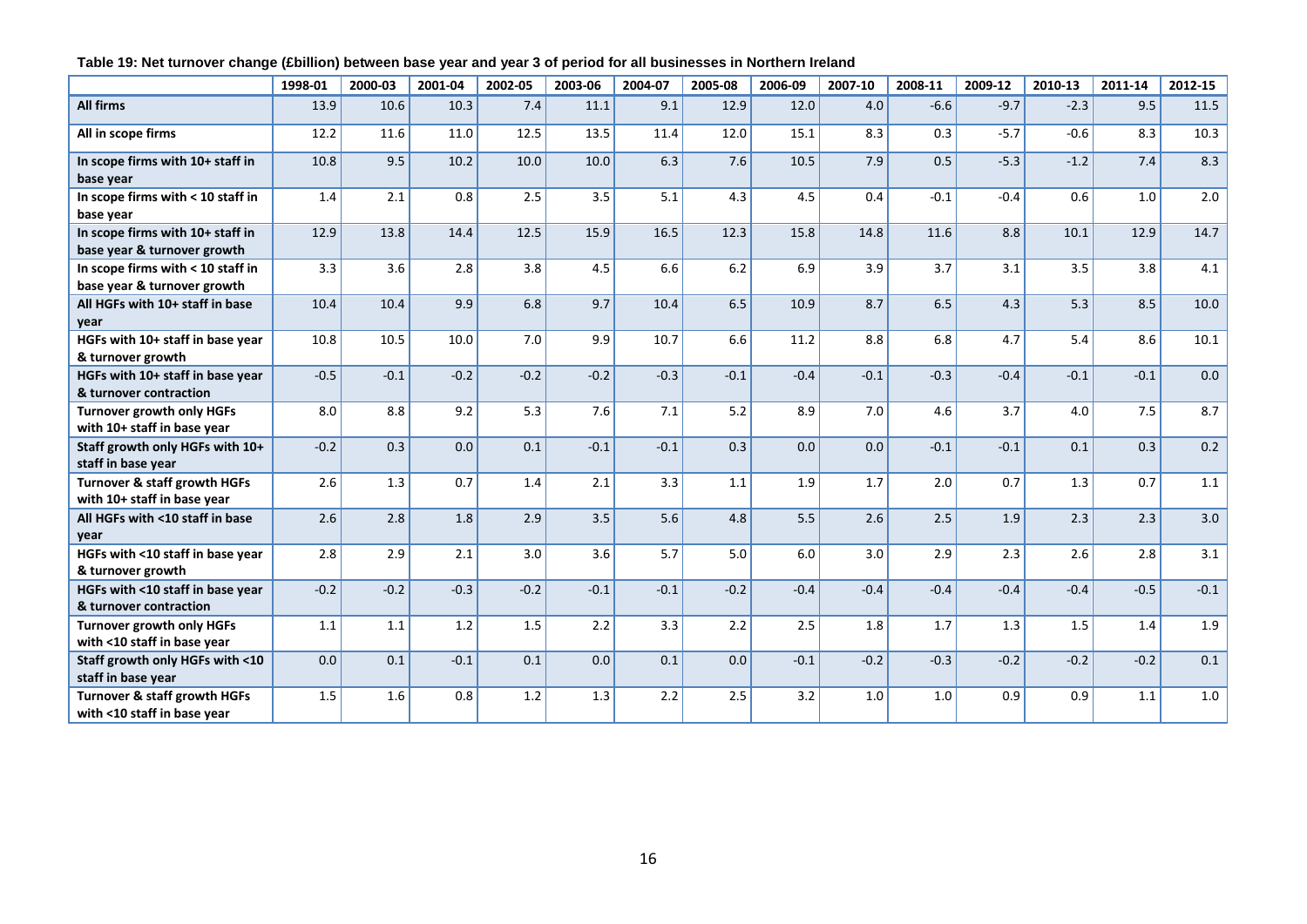|                                                      | 1998-01 | 2000-03 | 2001-04 | 2002-05 | 2003-06 | 2004-07 | 2005-08 | 2006-09 | 2007-10 | 2008-11 | 2009-12 | 2010-13 | 2011-14 | 2012-15 |
|------------------------------------------------------|---------|---------|---------|---------|---------|---------|---------|---------|---------|---------|---------|---------|---------|---------|
| <b>All HGFs</b>                                      | 13.0    | 13.2    | 11.7    | 9.7     | 13.2    | 16.0    | 11.3    | 16.4    | 11.3    | 9.0     | 6.3     | 7.6     | 10.9    | 13.1    |
| All HGFs with turnover growth                        | 13.6    | 13.4    | 12.1    | 10.0    | 13.5    | 16.4    | 11.5    | 17.2    | 11.8    | 9.7     | 7.0     | 8.0     | 11.5    | 13.2    |
| All HGFs with turnover<br>contraction                | $-0.7$  | $-0.2$  | $-0.5$  | $-0.4$  | $-0.3$  | $-0.4$  | $-0.3$  | $-0.8$  | $-0.5$  | $-0.7$  | $-0.8$  | $-0.4$  | $-0.6$  | $-0.2$  |
| All in scope non HGFs with 10+<br>staff in base year | 0.4     | $-1.0$  | 0.3     | 3.2     | 0.4     | $-4.1$  | 1.1     | $-0.3$  | $-0.8$  | $-6.0$  | $-9.6$  | $-6.6$  | $-1.2$  | $-1.8$  |
| All in scope non HGFs with <10<br>staff in base year | $-1.2$  | $-0.7$  | $-1.0$  | $-0.4$  | $-0.1$  | $-0.6$  | $-0.4$  | $-1.0$  | $-2.2$  | $-2.6$  | $-2.4$  | $-1.7$  | $-1.4$  | $-1.0$  |
| All in scope non HGFs                                | $-0.7$  | $-1.6$  | $-0.8$  | 2.8     | 0.3     | $-4.6$  | 0.7     | $-1.3$  | $-3.0$  | $-8.6$  | $-12.0$ | $-8.2$  | $-2.6$  | $-2.8$  |
| All in scope non HGFs with<br>turnover growth        | 2.6     | 4.0     | 5.1     | 6.2     | 7.0     | 6.7     | 7.0     | 5.6     | 6.9     | 5.7     | 4.8     | 5.6     | 5.2     | 5.5     |
| All in scope non HGFs with<br>turnover contraction   | $-5.1$  | $-6.1$  | $-6.3$  | $-5.8$  | $-7.5$  | $-11.4$ | $-6.3$  | $-7.0$  | $-10.0$ | $-14.3$ | $-17.1$ | $-14.0$ | $-8.3$  | $-8.6$  |
| All in scope firms with turnover<br>growth           | 16.2    | 17.3    | 17.2    | 16.3    | 20.4    | 23.1    | 18.5    | 22.8    | 18.7    | 15.4    | 11.9    | 13.7    | 16.7    | 18.7    |
| All in scope firms with turnover<br>contraction      | $-5.8$  | $-6.4$  | $-6.7$  | $-6.2$  | $-7.9$  | $-11.8$ | $-6.6$  | $-7.8$  | $-10.4$ | $-15.1$ | $-17.9$ | $-14.4$ | $-8.9$  | $-8.7$  |

# **Table 19... continued: Net turnover change (£billion) between base year and year 3 of period for all businesses in Northern Ireland**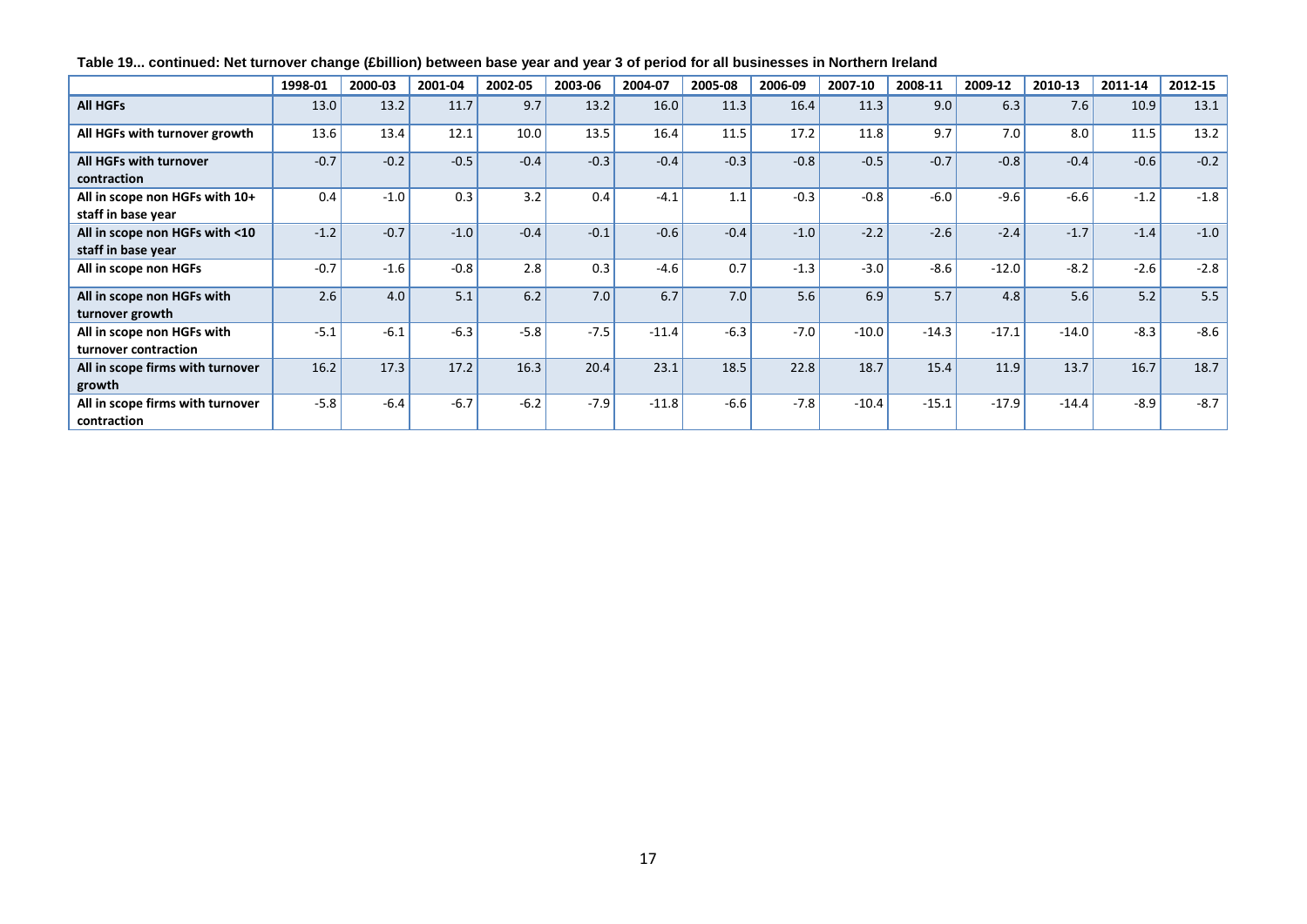## **Table 20: Total employment (000's) in base year for all businesses in Northern Ireland**

|                                                                           | 1998-01 | 2000-03 | 2001-04 | 2002-05 | 2003-06 | 2004-07 | 2005-08 | 2006-09 | 2007-10 | 2008-11 | 2009-12 | 2010-13 | 2011-14 | 2012-15 |
|---------------------------------------------------------------------------|---------|---------|---------|---------|---------|---------|---------|---------|---------|---------|---------|---------|---------|---------|
| <b>All firms</b>                                                          | 448.9   | 478.8   | 503.2   | 499.7   | 524.6   | 527.1   | 541.6   | 548.8   | 565.3   | 573.4   | 585.1   | 554.3   | 546.9   | 542.8   |
| All in scope firms                                                        | 369.5   | 407.9   | 430.8   | 427.8   | 454.7   | 456.5   | 474.7   | 468.5   | 482.1   | 484.2   | 503.2   | 484.7   | 482.4   | 481.6   |
| All in scope firms with 10+ staff<br>in base year                         | 260.7   | 295.8   | 317.0   | 310.9   | 335.5   | 336.5   | 350.0   | 339.8   | 349.7   | 354.1   | 378.3   | 362.7   | 361.3   | 362.4   |
| All in scope firms with < 10 staff<br>in base year                        | 108.7   | 112.1   | 113.8   | 116.9   | 119.2   | 120.0   | 124.7   | 128.7   | 132.4   | 130.1   | 125.0   | 122.0   | 121.1   | 119.2   |
| In scope firms with 10+ staff in<br>base year & positive staff<br>growth  | 136.3   | 155.7   | 161.7   | 158.8   | 164.9   | 157.9   | 181.0   | 185.3   | 149.8   | 158.4   | 146.0   | 151.5   | 154.9   | 165.9   |
| In scope firms with < 10 staff in<br>base year & positive staff<br>growth | 37.9    | 40.2    | 33.0    | 36.8    | 32.8    | 39.9    | 35.9    | 42.5    | 33.6    | 30.7    | 26.8    | 27.5    | 31.0    | 25.1    |
| All HGFs with 10+ staff in base<br>year                                   | 58.9    | 59.0    | 53.9    | 52.4    | 76.0    | 77.9    | 51.7    | 59.9    | 55.6    | 49.1    | 38.0    | 35.3    | 38.9    | 51.2    |
| HGFs with 10+ staff in base year<br>& positive staff growth               | 43.4    | 50.1    | 39.5    | 41.3    | 58.1    | 53.8    | 36.8    | 48.3    | 39.8    | 38.7    | 29.8    | 26.2    | 28.7    | 35.5    |
| HGFs with 10+ staff in base year<br>& employment contraction              | 14.8    | 8.1     | 13.5    | 9.6     | 15.8    | 22.9    | 13.1    | 10.9    | 15.1    | 9.9     | 7.8     | 8.4     | 9.7     | 14.6    |
| <b>Turnover growth only HGFs</b><br>with 10+ staff in base year           | 38.4    | 40.3    | 41.6    | 33.9    | 62.3    | 57.4    | 37.1    | 39.4    | 40.5    | 30.9    | 23.6    | 22.7    | 25.9    | 35.9    |
| Staff growth only HGFs with 10+<br>staff in base year                     | 8.2     | 9.1     | 8.2     | 8.6     | 4.7     | 7.3     | 8.0     | 10.9    | $7.2$   | 9.0     | 9.3     | 5.7     | 8.5     | 6.3     |
| Turnover & staff growth HGFs<br>with 10+ staff in base year               | 12.3    | 9.6     | 4.1     | 9.9     | 9.0     | 13.3    | 6.5     | 9.6     | 7.9     | 9.2     | 5.1     | 6.9     | 4.6     | 9.0     |
| All HGFs with <10 staff in base<br>year                                   | 26.2    | 27.5    | 22.3    | 28.9    | 29.8    | 34.6    | 30.5    | 31.9    | 22.6    | 20.5    | 18.9    | 20.0    | 22.5    | 20.8    |
| HGFs with <10 staff in base year<br>& positive staff growth               | 18.8    | 20.0    | 14.6    | 18.6    | 15.9    | 21.7    | 17.0    | 20.5    | 12.7    | 11.3    | 10.4    | 10.8    | 13.2    | 10.3    |
| HGFs with <10 staff in base year<br>& employment contraction              | 2.4     | 2.3     | 2.4     | 3.6     | 4.4     | 4.9     | 4.2     | 4.0     | 3.3     | 3.1     | 2.9     | 2.8     | 2.8     | 2.2     |
| <b>Turnover growth only HGFs</b><br>with <10 staff in base year           | 11.8    | 12.2    | 12.7    | 16.2    | 21.0    | 19.3    | 18.4    | 15.7    | 12.8    | 11.7    | 10.7    | 11.7    | 11.5    | 12.9    |
| Staff growth only HGFs with <10<br>staff in base year                     | 7.9     | 7.8     | 5.8     | 7.2     | 4.0     | 6.9     | 7.4     | 9.8     | 6.1     | 6.1     | 5.2     | 5.3     | 7.0     | 5.1     |
| Turnover & staff growth HGFs<br>with <10 staff in base year               | 6.6     | 7.5     | 3.9     | 5.4     | 4.8     | 8.4     | 4.8     | 6.5     | 3.7     | 2.6     | 3.0     | 3.0     | 4.1     | 2.8     |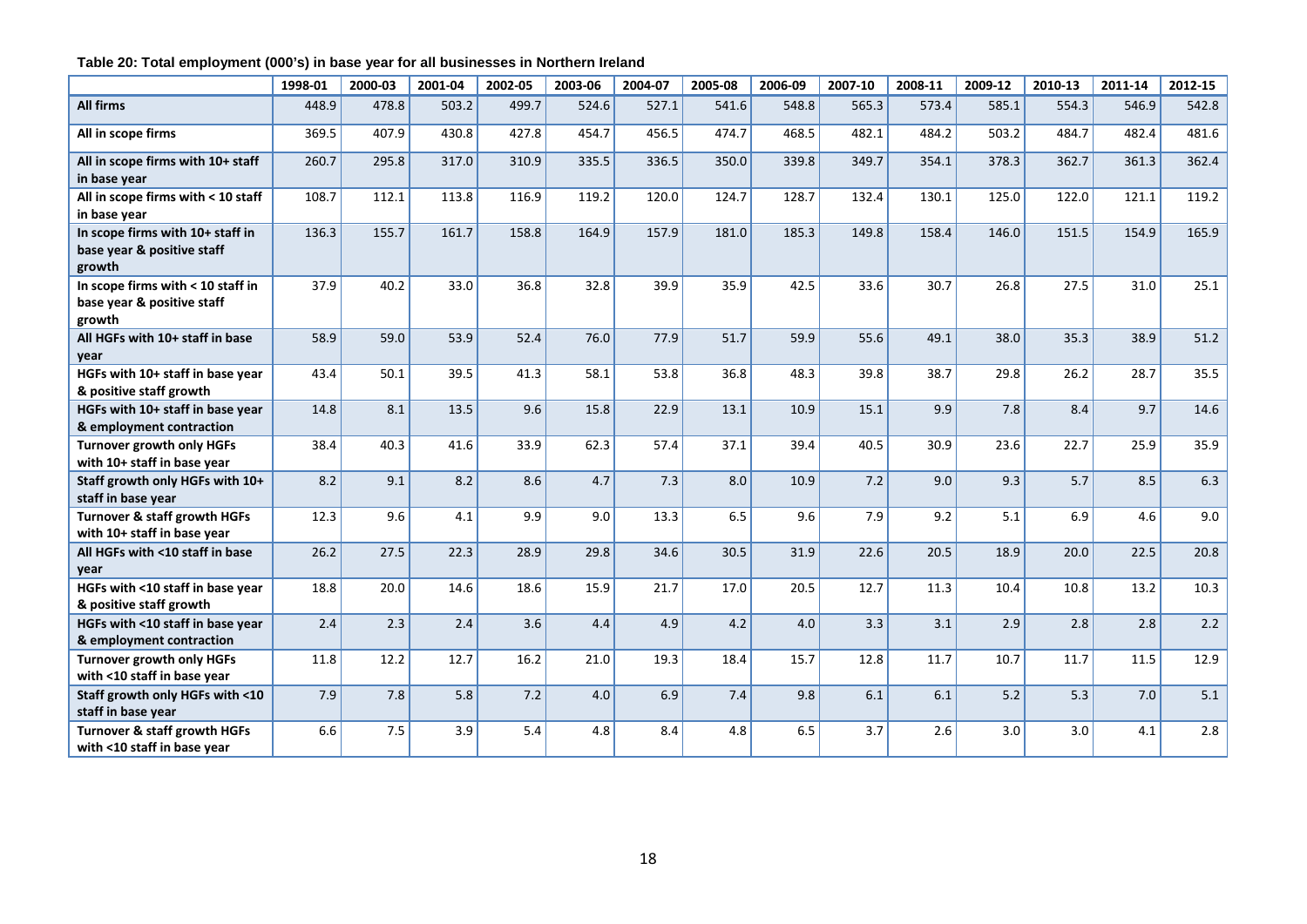|                                                      | 1998-01 | 2000-03 | 2001-04 | 2002-05 | 2003-06 | 2004-07 | 2005-08 | 2006-09 | 2007-10 | 2008-11 | 2009-12 | 2010-13 | 2011-14 | 2012-15 |
|------------------------------------------------------|---------|---------|---------|---------|---------|---------|---------|---------|---------|---------|---------|---------|---------|---------|
| <b>All HGFs</b>                                      | 85.1    | 86.5    | 76.3    | 81.3    | 105.8   | 112.6   | 82.2    | 91.8    | 78.2    | 69.6    | 56.9    | 55.4    | 61.4    | 72.0    |
| All HGFs with positive staff<br>growth               | 62.2    | 70.1    | 54.1    | 59.9    | 74.0    | 75.6    | 53.8    | 68.8    | 52.5    | 50.1    | 40.2    | 37.0    | 41.9    | 45.8    |
| All HGFs with employment<br>contraction              | 17.2    | 10.4    | 15.8    | 13.2    | 20.2    | 27.8    | 17.3    | 14.9    | 18.3    | 13.0    | 10.7    | 11.1    | 12.5    | 16.8    |
| All in scope non HGFs with 10+<br>staff in base year | 201.8   | 236.9   | 263.1   | 258.5   | 259.5   | 258.5   | 298.4   | 279.9   | 294.1   | 305.0   | 340.3   | 327.3   | 322.4   | 311.2   |
| All in scope non HGFs with <10<br>staff in base year | 82.5    | 84.6    | 91.5    | 88.0    | 89.5    | 85.3    | 94.2    | 96.8    | 109.8   | 109.6   | 106.0   | 102.0   | 98.6    | 98.4    |
| All in scope non HGFs                                | 284.3   | 321.5   | 354.6   | 346.5   | 349.0   | 343.9   | 392.5   | 376.7   | 403.8   | 414.7   | 446.3   | 429.3   | 421.0   | 409.6   |
| All in scope non HGFs with<br>positive staff growth  | 112.1   | 125.8   | 140.6   | 135.7   | 123.8   | 122.3   | 163.1   | 159.0   | 131.0   | 139.0   | 132.6   | 141.9   | 144.0   | 145.2   |
| All in scope non HGFs with<br>employment contraction | 126.4   | 148.3   | 155.0   | 161.6   | 166.2   | 176.9   | 169.0   | 167.8   | 214.3   | 216.2   | 258.3   | 222.8   | 219.2   | 189.9   |
| All in scope firms with positive<br>staff growth     | 174.3   | 195.9   | 194.7   | 195.6   | 197.8   | 197.8   | 216.9   | 227.7   | 183.5   | 189.1   | 172.8   | 179.0   | 185.9   | 191.0   |
| All in scope firms with<br>employment contraction    | 143.5   | 158.7   | 170.9   | 174.7   | 186.4   | 204.7   | 186.2   | 182.7   | 232.6   | 229.2   | 269.0   | 233.9   | 231.7   | 206.7   |

## **Table 20... continued: Total employment (000's) in base year for all businesses in Northern Ireland**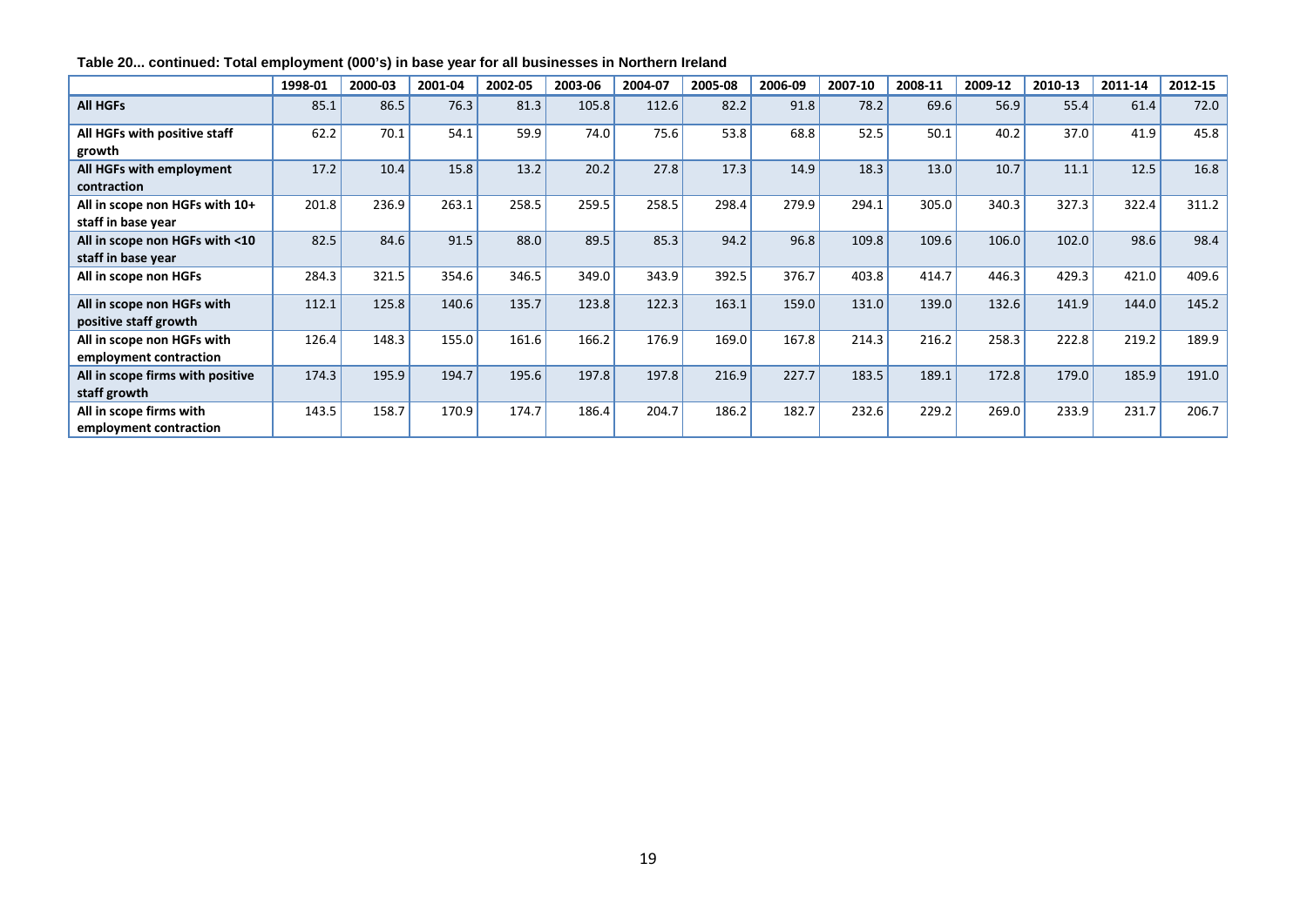# **Table 21: Total employment (000's) in year 3 of period for all businesses in Northern Ireland**

|                                                                           | 1998-01 | 2000-03 | 2001-04 | 2002-05 | 2003-06 | 2004-07 | 2005-08 | 2006-09 | 2007-10 | 2008-11 | 2009-12 | 2010-13 | 2011-14 | 2012-15 |
|---------------------------------------------------------------------------|---------|---------|---------|---------|---------|---------|---------|---------|---------|---------|---------|---------|---------|---------|
| <b>All firms</b>                                                          | 503.2   | 524.6   | 527.1   | 541.6   | 548.8   | 565.3   | 573.4   | 585.1   | 554.3   | 546.9   | 542.8   | 544.7   | 562.8   | 573.4   |
| All in scope firms                                                        | 424.9   | 457.4   | 462.3   | 470.2   | 481.7   | 494.2   | 510.5   | 523.6   | 495.1   | 494.1   | 490.2   | 494.8   | 504.6   | 511.7   |
| All in scope firms with 10+ staff<br>in base year                         | 288.1   | 317.4   | 333.8   | 333.0   | 348.7   | 348.9   | 367.5   | 369.1   | 352.8   | 356.5   | 363.4   | 365.4   | 367.6   | 378.9   |
| All in scope firms with < 10 staff<br>in base year                        | 136.8   | 140.0   | 128.5   | 137.2   | 133.0   | 145.3   | 143.0   | 154.5   | 142.4   | 137.5   | 126.9   | 129.4   | 137.0   | 132.8   |
| In scope firms with 10+ staff in<br>base year & positive staff<br>growth  | 194.9   | 215.4   | 211.1   | 216.7   | 213.0   | 221.5   | 234.7   | 254.6   | 205.2   | 214.2   | 194.7   | 198.7   | 202.7   | 221.1   |
| In scope firms with < 10 staff in<br>base year & positive staff<br>growth | 74.9    | 78.6    | 57.7    | 69.4    | 57.0    | 78.9    | 66.0    | 82.9    | 61.0    | 55.8    | 49.0    | 49.5    | 61.1    | 47.1    |
| All HGFs with 10+ staff in base<br>year                                   | 91.9    | 92.4    | 77.0    | 83.8    | 103.9   | 114.6   | 77.7    | 96.9    | 86.5    | 78.3    | 60.4    | 56.6    | 60.5    | 78.2    |
| HGFs with 10+ staff in base year<br>& positive staff growth               | 81.1    | 85.9    | 64.7    | 75.1    | 88.6    | 96.7    | 66.4    | 87.5    | 73.7    | 70.4    | 55.1    | 49.8    | 52.4    | 66.1    |
| HGFs with 10+ staff in base year<br>& employment contraction              | 10.0    | 5.9     | 11.3    | 7.1     | 13.2    | 16.7    | 9.6     | 8.6     | 12.1    | 7.5     | 4.9     | 6.1     | 7.5     | 11.0    |
| <b>Turnover growth only HGFs</b><br>with 10+ staff in base year           | 41.1    | 47.3    | 44.8    | 37.4    | 70.2    | 60.7    | 39.9    | 44.2    | 45.0    | 32.8    | 25.3    | 24.7    | 28.1    | 38.4    |
| Staff growth only HGFs with 10+<br>staff in base year                     | 18.3    | 19.4    | 21.1    | 19.5    | 10.9    | 16.4    | 20.0    | 27.7    | 19.4    | 21.4    | 20.8    | 15.0    | 19.7    | 14.6    |
| <b>Turnover &amp; staff growth HGFs</b><br>with 10+ staff in base year    | 32.5    | 25.7    | 11.1    | 26.9    | 22.8    | 37.6    | 17.8    | 25.0    | 22.0    | 24.1    | 14.4    | 17.0    | 12.7    | 25.2    |
| All HGFs with <10 staff in base<br>year                                   | 55.5    | 57.9    | 40.2    | 53.8    | 47.1    | 65.4    | 52.7    | 63.1    | 41.7    | 37.7    | 34.4    | 35.5    | 45.3    | 37.2    |
| HGFs with <10 staff in base year<br>& positive staff growth               | 49.1    | 51.2    | 33.3    | 44.9    | 34.8    | 54.4    | 40.7    | 53.3    | 33.1    | 30.0    | 27.2    | 27.5    | 37.2    | 27.6    |
| HGFs with <10 staff in base year<br>& employment contraction              | 1.4     | 1.5     | 1.5     | 2.2     | 2.8     | 3.0     | 2.6     | 2.3     | 1.9     | 1.6     | 1.5     | 1.6     | 1.6     | 1.4     |
| <b>Turnover growth only HGFs</b><br>with <10 staff in base year           | 12.5    | 13.2    | 13.7    | 17.2    | 22.1    | 19.9    | 18.6    | 15.8    | 12.7    | 11.3    | 10.3    | 11.5    | 11.1    | 12.9    |
| Staff growth only HGFs with <10<br>staff in base year                     | 21.1    | 20.6    | 14.6    | 19.3    | 9.9     | 17.6    | 18.7    | 26.0    | 16.6    | 16.8    | 13.8    | 13.7    | 19.0    | 13.0    |
| Turnover & staff growth HGFs<br>with <10 staff in base year               | 21.9    | 24.0    | 11.8    | 17.2    | 15.1    | 27.9    | 15.4    | 21.3    | 12.4    | 9.6     | 10.4    | 10.4    | 15.1    | 11.3    |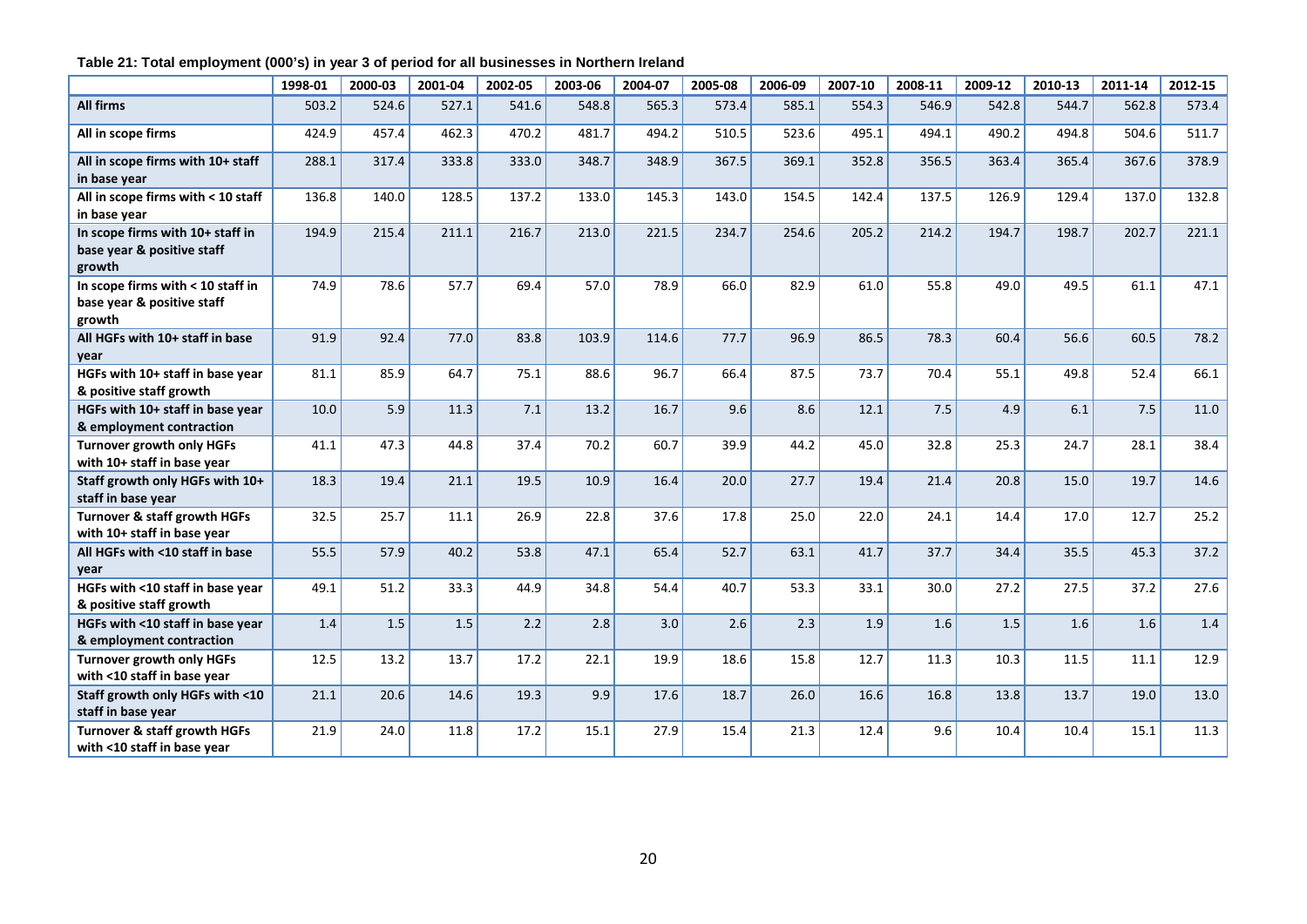|                                                      | 1998-01 | 2000-03 | 2001-04 | 2002-05 | 2003-06 | 2004-07 | 2005-08 | 2006-09 | 2007-10 | 2008-11 | 2009-12 | 2010-13 | 2011-14 | 2012-15 |
|------------------------------------------------------|---------|---------|---------|---------|---------|---------|---------|---------|---------|---------|---------|---------|---------|---------|
| <b>All HGFs</b>                                      | 147.4   | 150.3   | 117.2   | 137.6   | 151.0   | 180.0   | 130.4   | 160.0   | 128.1   | 116.0   | 94.9    | 92.2    | 105.8   | 115.4   |
| All HGFs with positive staff<br>growth               | 130.2   | 137.1   | 98.0    | 120.0   | 123.4   | 151.1   | 107.1   | 140.9   | 106.8   | 100.4   | 82.4    | 77.3    | 89.7    | 93.6    |
| All HGFs with employment<br>contraction              | 11.4    | 7.3     | 12.8    | 9.3     | 16.0    | 19.7    | 12.1    | 10.9    | 14.0    | 9.1     | 6.4     | 7.6     | 9.1     | 12.4    |
| All in scope non HGFs with 10+<br>staff in base year | 196.2   | 225.0   | 256.7   | 249.2   | 244.8   | 234.3   | 289.8   | 272.3   | 266.3   | 278.2   | 302.9   | 308.7   | 307.1   | 300.8   |
| All in scope non HGFs with <10<br>staff in base year | 81.3    | 82.2    | 88.4    | 83.4    | 85.9    | 79.9    | 90.3    | 91.4    | 100.7   | 99.8    | 92.4    | 93.9    | 91.7    | 95.6    |
| All in scope non HGFs                                | 277.5   | 307.1   | 345.1   | 332.6   | 330.7   | 314.2   | 380.1   | 363.6   | 367.0   | 378.0   | 395.4   | 402.6   | 398.8   | 396.4   |
| All in scope non HGFs with<br>positive staff growth  | 139.6   | 156.9   | 170.8   | 166.1   | 146.6   | 149.2   | 193.6   | 196.7   | 159.4   | 169.6   | 161.3   | 170.9   | 174.1   | 174.6   |
| All in scope non HGFs with<br>employment contraction | 90.3    | 102.7   | 114.8   | 117.2   | 124.0   | 120.0   | 125.7   | 116.8   | 149.0   | 148.9   | 178.5   | 166.9   | 166.5   | 147.0   |
| All in scope firms with positive<br>staff growth     | 269.8   | 294.0   | 268.8   | 286.1   | 270.0   | 300.4   | 300.7   | 337.6   | 266.2   | 270.0   | 243.7   | 248.2   | 263.7   | 268.2   |
| All in scope firms with<br>employment contraction    | 101.7   | 110.0   | 127.7   | 126.6   | 140.0   | 139.7   | 137.9   | 127.7   | 162.9   | 158.0   | 184.9   | 174.6   | 175.6   | 159.3   |

# **Table 21... continued: Total employment (000's) in year 3 of period for all businesses in Northern Ireland**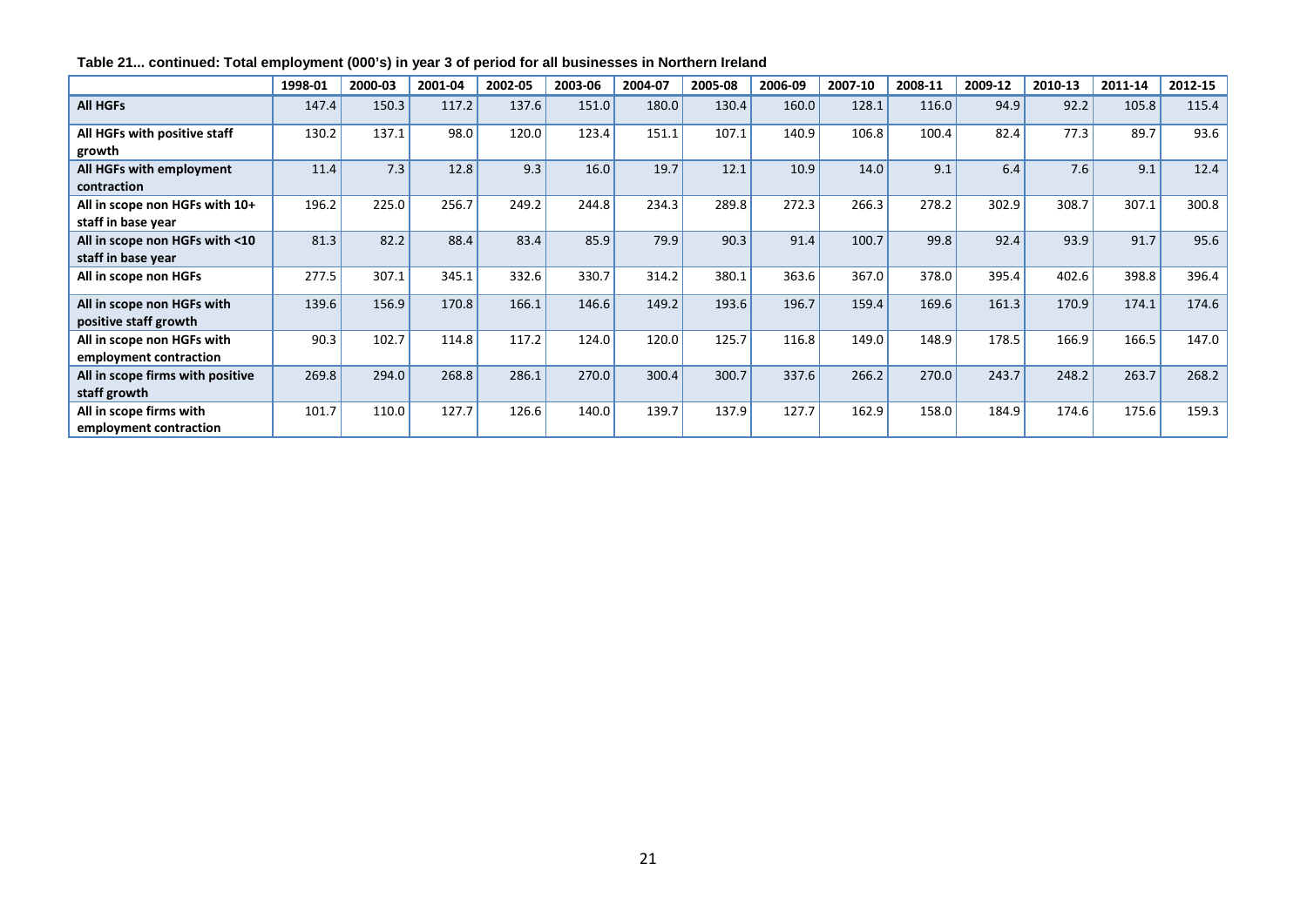## **Table 22: Net employment change (000's) between base year and year 3 of period for all businesses in Northern Ireland**

|                                                                           | 1998-01 | 2000-03 | 2001-04 | 2002-05 | 2003-06 | 2004-07 | 2005-08 | 2006-09 | 2007-10 | 2008-11 | 2009-12 | 2010-13 | 2011-14 | 2012-15 |
|---------------------------------------------------------------------------|---------|---------|---------|---------|---------|---------|---------|---------|---------|---------|---------|---------|---------|---------|
| All firms                                                                 | 54.3    | 45.8    | 23.9    | 41.9    | 24.2    | 38.2    | 31.8    | 36.3    | $-11.0$ | $-26.5$ | $-42.3$ | $-9.6$  | 15.9    | 30.6    |
| All in scope firms                                                        | 55.4    | 49.5    | 31.5    | 42.4    | 27.0    | 37.7    | 35.7    | 55.1    | 13.1    | 9.8     | $-13.0$ | 10.1    | 22.2    | 30.1    |
| In scope firms with 10+ staff in<br>base year                             | 27.4    | 21.6    | 16.8    | 22.1    | 13.2    | 12.4    | 17.4    | 29.3    | 3.1     | 2.4     | $-14.9$ | 2.7     | 6.3     | 16.5    |
| In scope firms with < 10 staff in<br>base year                            | 28.0    | 27.9    | 14.7    | 20.3    | 13.8    | 25.3    | 18.3    | 25.8    | 10.0    | 7.4     | 1.9     | 7.4     | 15.9    | 13.6    |
| In scope firms with 10+ staff in<br>base year & positive staff<br>growth  | 58.6    | 59.8    | 49.4    | 57.9    | 48.1    | 63.5    | 53.7    | 69.4    | 55.3    | 55.8    | 48.7    | 47.3    | 47.8    | 55.2    |
| In scope firms with < 10 staff in<br>base year & positive staff<br>growth | 37.0    | 38.3    | 24.7    | 32.5    | 24.1    | 39.0    | 30.1    | 40.5    | 27.4    | 25.1    | 22.2    | 22.0    | 30.1    | 22.0    |
| All HGFs with 10+ staff in base<br>year                                   | 33.0    | 33.5    | 23.1    | 31.4    | 27.9    | 36.7    | 26.0    | 36.9    | 30.8    | 29.3    | 22.4    | 21.3    | 21.6    | 27.0    |
| HGFs with 10+ staff in base year<br>& positive staff growth               | 37.7    | 35.7    | 25.2    | 33.8    | 30.5    | 42.9    | 29.6    | 39.2    | 33.8    | 31.7    | 25.3    | 23.6    | 23.7    | 30.6    |
| HGFs with 10+ staff in base year<br>& employment contraction              | $-4.8$  | $-2.2$  | $-2.1$  | $-2.5$  | $-2.7$  | $-6.2$  | $-3.6$  | $-2.3$  | $-3.0$  | $-2.4$  | $-2.9$  | $-2.3$  | $-2.2$  | $-3.6$  |
| <b>Turnover growth only HGFs</b><br>with 10+ staff in base year           | 2.7     | 7.0     | 3.2     | 3.5     | 7.9     | 3.3     | 2.8     | 4.8     | 4.5     | 2.0     | 1.7     | 2.0     | 2.3     | 2.5     |
| Staff growth only HGFs with 10+<br>staff in base year                     | 10.0    | 10.3    | 12.9    | 10.9    | 6.2     | 9.1     | 11.9    | 16.8    | 12.2    | 12.5    | 11.5    | 9.3     | 11.2    | 8.3     |
| <b>Turnover &amp; staff growth HGFs</b><br>with 10+ staff in base year    | 20.2    | 16.2    | 7.0     | 17.0    | 13.8    | 24.2    | 11.3    | 15.4    | 14.2    | 14.9    | 9.3     | 10.1    | 8.1     | 16.2    |
| All HGFs with <10 staff in base<br>year                                   | 29.3    | 30.4    | 17.8    | 24.9    | 17.3    | 30.8    | 22.2    | 31.2    | 19.0    | 17.2    | 15.5    | 15.5    | 22.8    | 16.4    |
| HGFs with <10 staff in base year<br>& positive staff growth               | 30.3    | 31.2    | 18.7    | 26.3    | 18.9    | 32.6    | 23.7    | 32.9    | 20.4    | 18.6    | 16.8    | 16.7    | 24.1    | 17.3    |
| HGFs with <10 staff in base year<br>& employment contraction              | $-1.0$  | $-0.9$  | $-0.9$  | $-1.4$  | $-1.5$  | $-1.9$  | $-1.6$  | $-1.7$  | $-1.4$  | $-1.4$  | $-1.4$  | $-1.2$  | $-1.2$  | $-0.9$  |
| <b>Turnover growth only HGFs</b><br>with <10 staff in base year           | 0.8     | 1.1     | 1.0     | 1.0     | 1.1     | 0.6     | 0.2     | 0.1     | $-0.2$  | $-0.4$  | $-0.5$  | $-0.2$  | $-0.3$  | 0.0     |
| Staff growth only HGFs with <10<br>staff in base year                     | 13.2    | 12.8    | 8.9     | 12.1    | 5.9     | 10.7    | 11.4    | 16.2    | 10.5    | 10.7    | 8.6     | 8.4     | 12.1    | 7.9     |
| <b>Turnover &amp; staff growth HGFs</b><br>with <10 staff in base year    | 15.3    | 16.5    | 7.9     | 11.8    | 10.3    | 19.5    | 10.6    | 14.8    | 8.8     | 6.9     | 7.4     | 7.4     | 11.1    | 8.5     |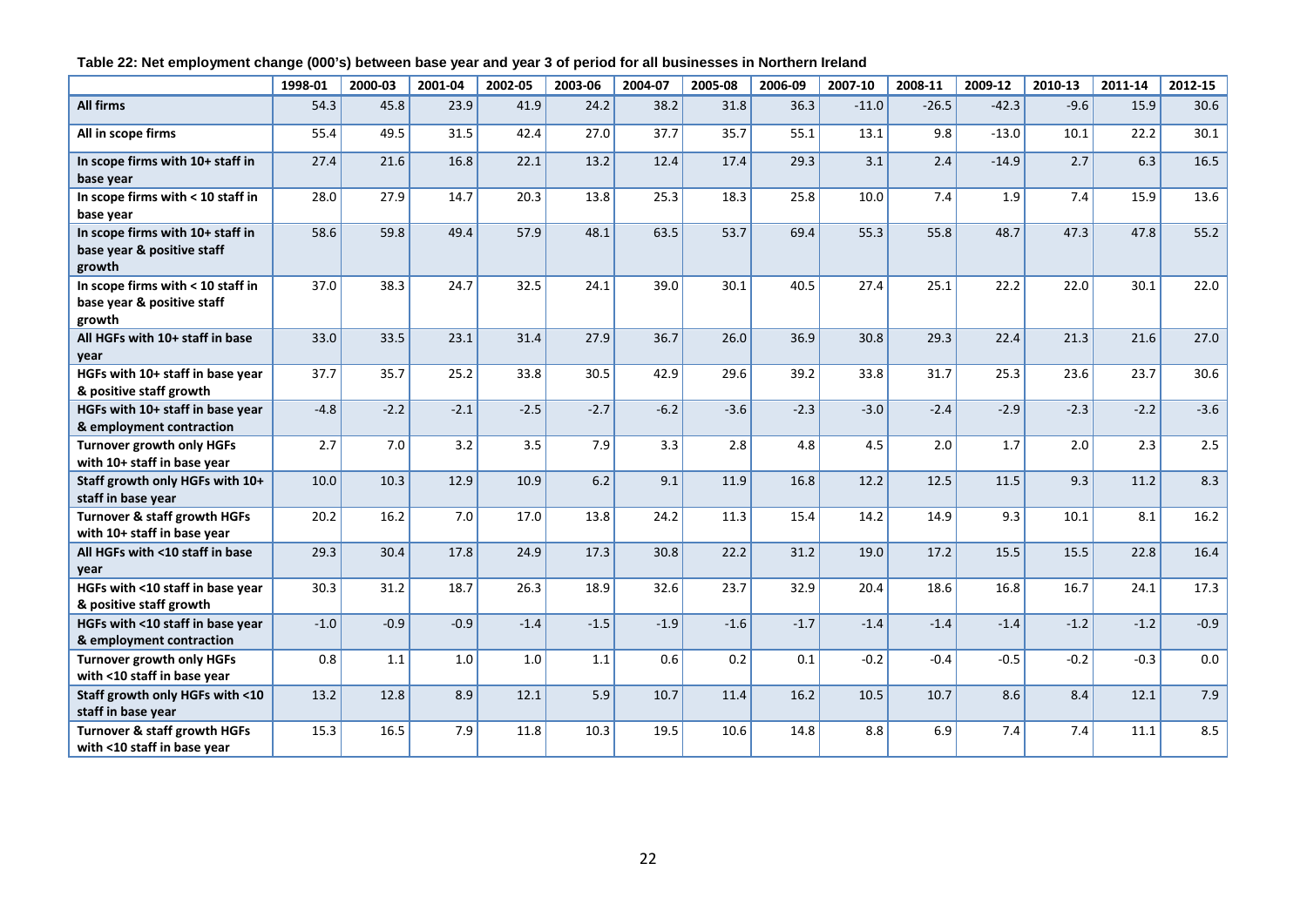|                                                      | 1998-01 | 2000-03 | 2001-04 | 2002-05 | 2003-06 | 2004-07 | 2005-08 | 2006-09 | 2007-10 | 2008-11 | 2009-12 | 2010-13 | 2011-14 | 2012-15 |
|------------------------------------------------------|---------|---------|---------|---------|---------|---------|---------|---------|---------|---------|---------|---------|---------|---------|
| <b>All HGFs</b>                                      | 62.2    | 63.8    | 40.9    | 56.2    | 45.2    | 67.5    | 48.2    | 68.1    | 49.9    | 46.5    | 37.9    | 36.8    | 44.4    | 43.4    |
| All HGFs with positive staff<br>growth               | 68.0    | 67.0    | 43.9    | 60.1    | 49.4    | 75.6    | 53.3    | 72.1    | 54.3    | 50.3    | 42.1    | 40.3    | 47.8    | 47.8    |
| All HGFs with employment<br>contraction              | $-5.8$  | $-3.1$  | $-3.0$  | $-3.8$  | $-4.2$  | $-8.1$  | $-5.1$  | $-4.0$  | $-4.4$  | $-3.9$  | $-4.2$  | $-3.5$  | $-3.4$  | $-4.5$  |
| All in scope non HGFs with 10+<br>staff in base year | $-5.6$  | $-11.9$ | $-6.3$  | $-9.3$  | $-14.7$ | $-24.2$ | $-8.6$  | $-7.6$  | $-27.8$ | $-26.9$ | $-37.4$ | $-18.6$ | $-15.3$ | $-10.5$ |
| All in scope non HGFs with <10<br>staff in base year | $-1.3$  | $-2.5$  | $-3.1$  | $-4.6$  | $-3.6$  | $-5.5$  | $-3.9$  | $-5.4$  | $-9.0$  | $-9.8$  | $-13.6$ | $-8.1$  | $-7.0$  | $-2.8$  |
| All in scope non HGFs                                | $-6.9$  | $-14.4$ | $-9.5$  | $-13.9$ | $-18.2$ | $-29.7$ | $-12.4$ | $-13.0$ | $-36.8$ | $-36.6$ | $-50.9$ | $-26.7$ | $-22.2$ | $-13.3$ |
| All in scope non HGFs with<br>positive staff growth  | 27.6    | 31.2    | 30.2    | 30.4    | 22.8    | 27.0    | 30.5    | 37.8    | 28.5    | 30.6    | 28.8    | 28.9    | 30.1    | 29.3    |
| All in scope non HGFs with<br>employment contraction | $-36.1$ | $-45.6$ | $-40.2$ | $-44.3$ | $-42.2$ | $-56.9$ | $-43.2$ | $-51.0$ | $-65.3$ | $-67.3$ | $-79.9$ | $-55.8$ | $-52.6$ | $-43.0$ |
| All in scope firms with positive<br>staff growth     | 95.6    | 98.1    | 74.1    | 90.5    | 72.2    | 102.5   | 83.8    | 109.9   | 82.7    | 80.9    | 70.9    | 69.2    | 77.9    | 77.2    |
| All in scope firms with<br>employment contraction    | $-41.9$ | $-48.7$ | $-43.2$ | $-48.2$ | $-46.4$ | $-65.0$ | $-48.4$ | $-55.0$ | $-69.7$ | $-71.2$ | $-84.1$ | $-59.3$ | $-56.0$ | $-47.4$ |

# **Table 22... continued: Net employment change (000's) between base year and year 3 of period for all businesses in Northern Ireland**